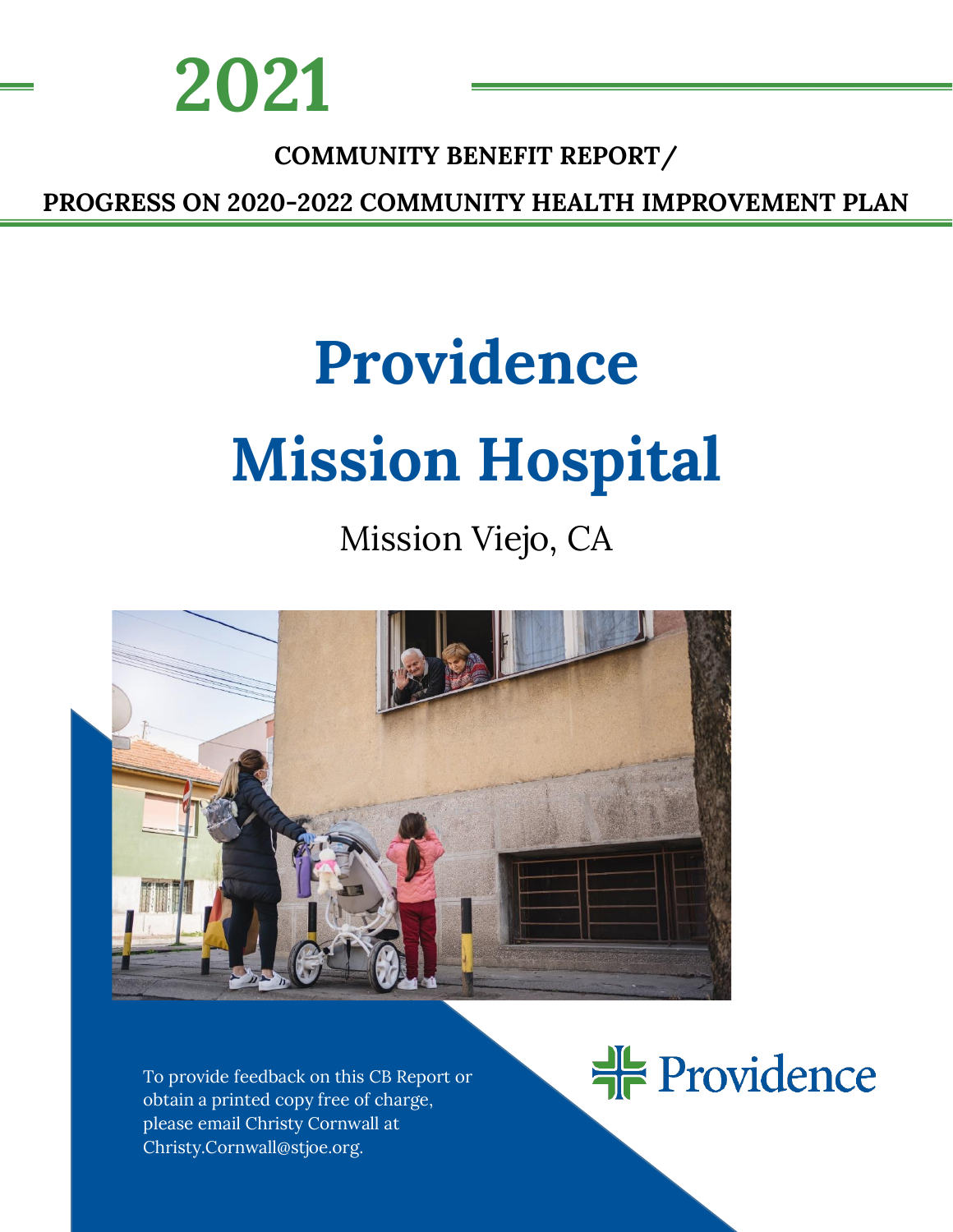#### Contents

| 2020-2022 Providence Mission Hospital Community Health Improvement Plan Priorities 3   |  |
|----------------------------------------------------------------------------------------|--|
|                                                                                        |  |
|                                                                                        |  |
|                                                                                        |  |
|                                                                                        |  |
|                                                                                        |  |
|                                                                                        |  |
|                                                                                        |  |
|                                                                                        |  |
|                                                                                        |  |
|                                                                                        |  |
|                                                                                        |  |
|                                                                                        |  |
|                                                                                        |  |
|                                                                                        |  |
|                                                                                        |  |
|                                                                                        |  |
| Addressing the Needs of the Community: 2020-2022 Key Community Benefit Initiatives and |  |
|                                                                                        |  |
|                                                                                        |  |
|                                                                                        |  |
| Telling Our Community Benefit Story: Non-Financial Summary of Accomplishments 33       |  |
|                                                                                        |  |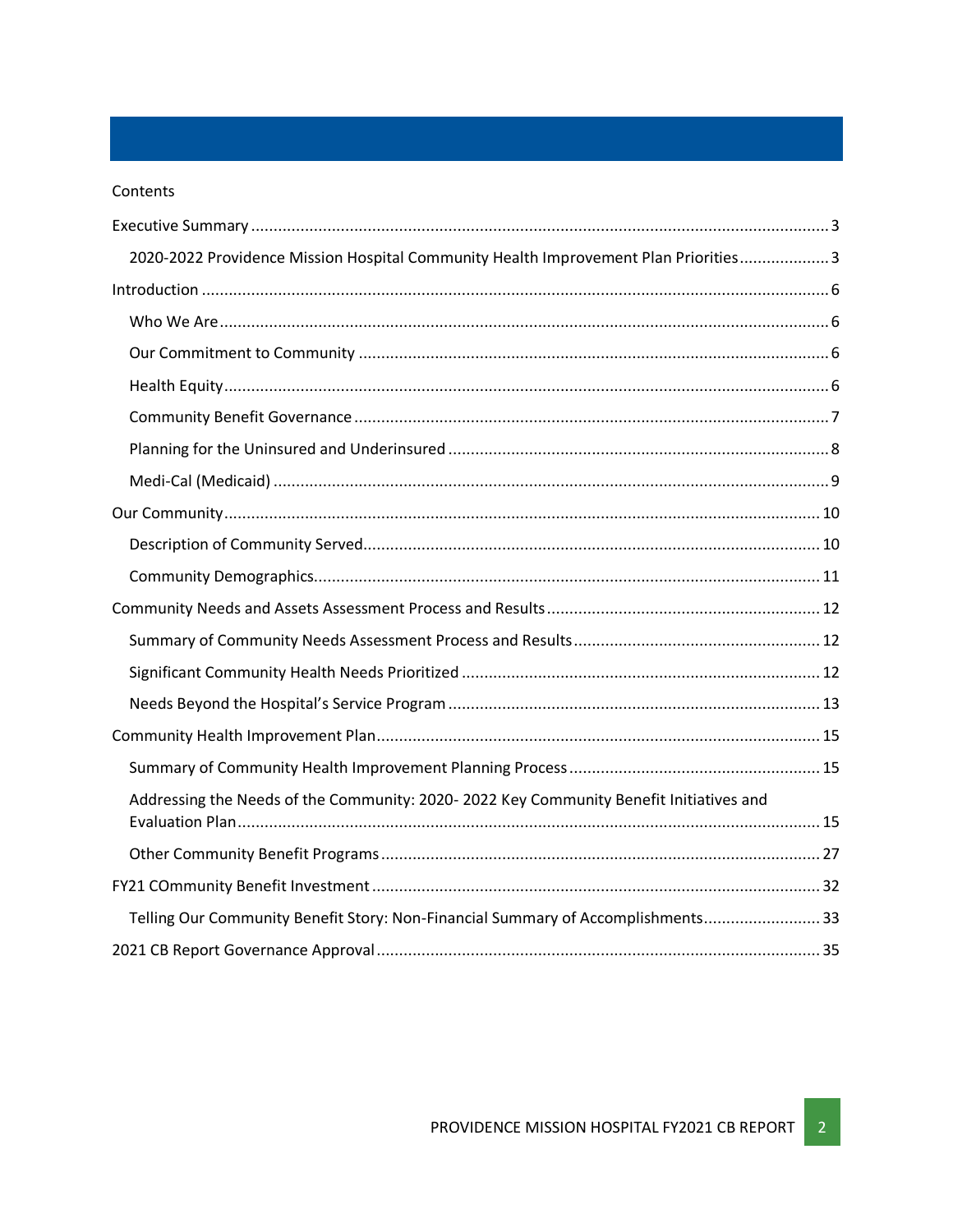# <span id="page-2-0"></span>EXECUTIVE SUMMARY

Providence continues its Mission of service in Orange County through Providence Mission Hospital. MH is an acute-care hospital with 523 licensed beds, founded in 1971 and located in Mission Viejo, CA. It serves the communities of Mission Viejo, Laguna Beach, Laguna Niguel, San Juan Capistrano, San Clemente, Rancho Santa Margarita, Lake Forest, Laguna Hills, Dana Point, Ladera Ranch, Trabuco Canyon, Capistrano Beach and Aliso Viejo. The hospital's service area is in South Orange County, including 593,833 people.

Providence Mission Hospital dedicates resources to improve the health and quality of life for the communities it serves, with special emphasis on the needs of the economically poor and vulnerable. In FY21, the hospital provided \$60,148,585 in Community Benefit in response to unmet needs. For FY21, Providence Mission Hospital had an unpaid cost of Medicare of \$47,896,686.

### <span id="page-2-1"></span>2020-2022 Providence Mission Hospital Community Health Improvement Plan Priorities

As a result of the findings of our [2019 CHNA](https://www.providence.org/about/annual-report/chna-and-chip-reports) and through a prioritization process aligned with our Mission, resources, and hospital strategic plan, Providence Mission Hospital will focus on the following areas for its 2020-2022 Community Benefit efforts:

### PRIORITY 1: MENTAL HEALTH/SUBSTANCE USE

Mental Health & Substance Use continues to be a priority across our communities. Mental health challenges can impede people's abilities to realize their potential, cope with stresses, work productively and fruitfully, and make contributions to their communities. We will be focusing on increasing services to South Orange County residents and reducing the rates of substance use among youth in our coastal communities.

### 2021 Accomplishments

- Mental Health services increased by 35% from our 2019 baseline.
- 78% of therapy clients with a PHQ-9 score of 10 or greater showed a significant decrease in depression by the end of treatment, a 3% improvement over the prior year.
- Our Each Mind Matters/Promise to Talk stigma reduction campaign obtained 2,715 Promises to Talk about mental health during the fiscal year, a 24% increase over the previous year.
- Our youth substance use prevention program developed new & unique ways to reach the community, and obtained nearly 27,000 encounters through direct programming and social media encounters. Our efforts over the last decade have impacted our local alcohol and drug use rates, with significant declines seen at both school districts.

### PRIORITY 2: AFFORDABLE HOUSING & HOMELESSNESS

Affordable housing and homelessness are significant concerns in our communities. Homelessness has a ripple effect throughout the community; It impacts the availability of healthcare resources, crime and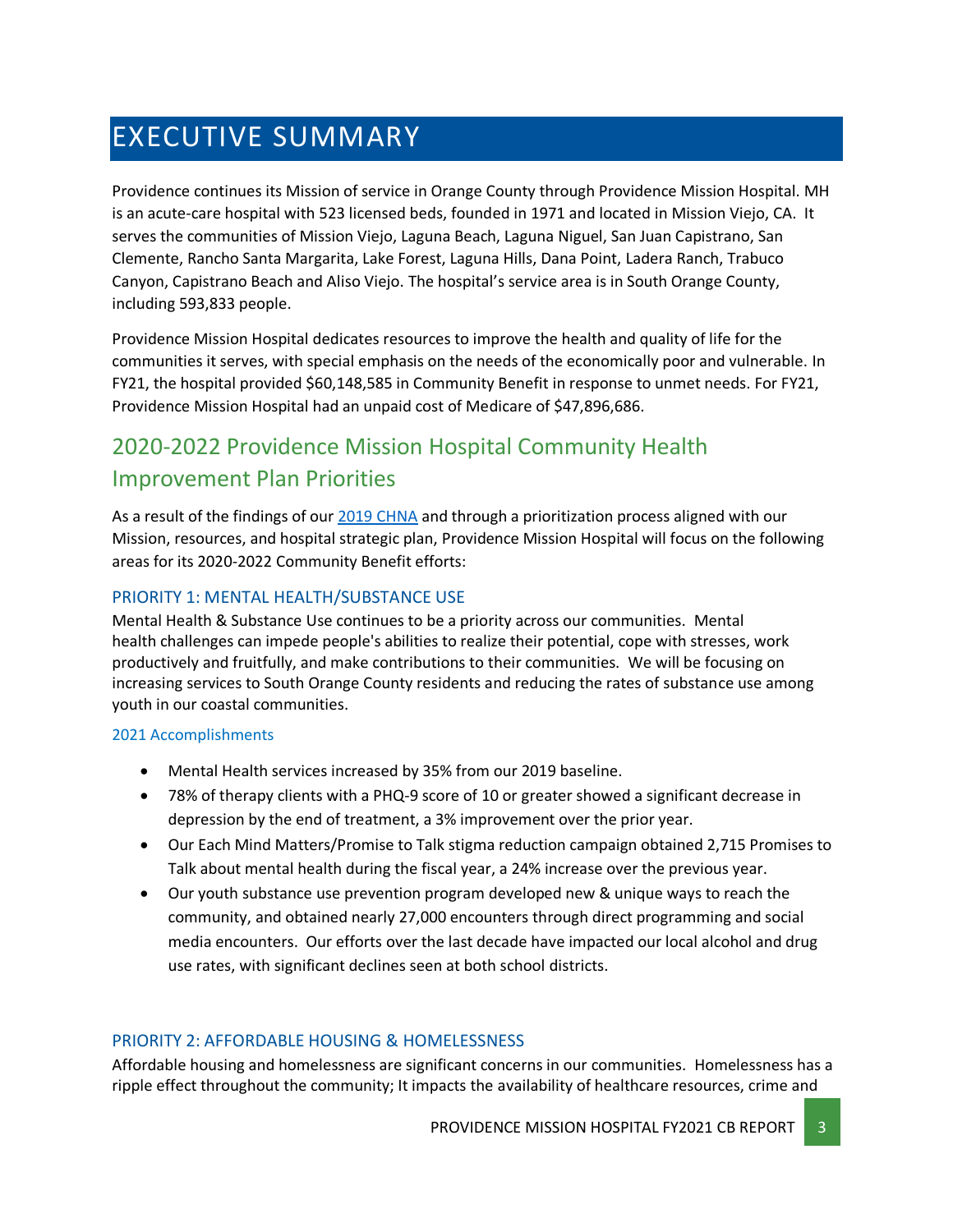safety, the workforce, and the use of tax dollars. Affordable housing benefits our communities and creates stronger outcomes – in employment, health, and education. We will be working to reduce chronic homelessness, support the number of persons entering bridge and supportive housing, and strengthen affordable housing policies in the 2021-2028 housing element plans.

#### 2021 Accomplishments

- 20 individuals were connected with bridge or supportive housing through a pilot housing mitigation program in partnership with Family Assistance Ministries
- 117 housing champions were trained by our partners OC United Way and YIMBY to support local affordable housing efforts.
- 11 residents engaged in housing element work to promote stronger policies that will result in affordable housing.

### PRIORITY 3: EQUITY/RACIAL DISPARITIES

We believe that everyone should have a fair and just opportunity to attain their full potential and that no one should be disadvantaged, excluded, or dismissed from achieving that potential based on inherent characteristics such as race, ethnicity, or gender identity. We will be working on strategies that increase inclusion, diversity and equity, both within our organization as well as the broader communities of South Orange County.

### 2021 Accomplishments

- FY21 the CHI team served a total of 14,475 unduplicated and 34,617 duplicated low income, limited English Proficient (LEP) individuals through 3 main efforts:  Immigration Relief services and programs, Access and Health Promotion programs, and the Retention and Utilization model for health care access coordination for the uninsured and newly insured.
- The South Orange County Equity Collaborative was established, with a mission to advance equity and justice for South OC's most vulnerable residents through community engagement, coordinated advocacy, and leveraging resources.
- Community Health Investment team implemented 20 events, where 361 participants attended diversity, inclusion and multicultural activities
- In FY21, 250 Cope Health Scholars were enrolled in the program at Mission Hospital, providing a unique training into several hospital departments for young adults interested in a health care career.

### **Providence**

At Providence, we use our voice to advocate for vulnerable populations and needed reforms in health care. We are also pursuing innovative ways to transform health care by keeping people healthy, and making our services more convenient, accessible and affordable for all. In an increasingly uncertain world, we are committed to high-quality, compassionate health care for everyone – regardless of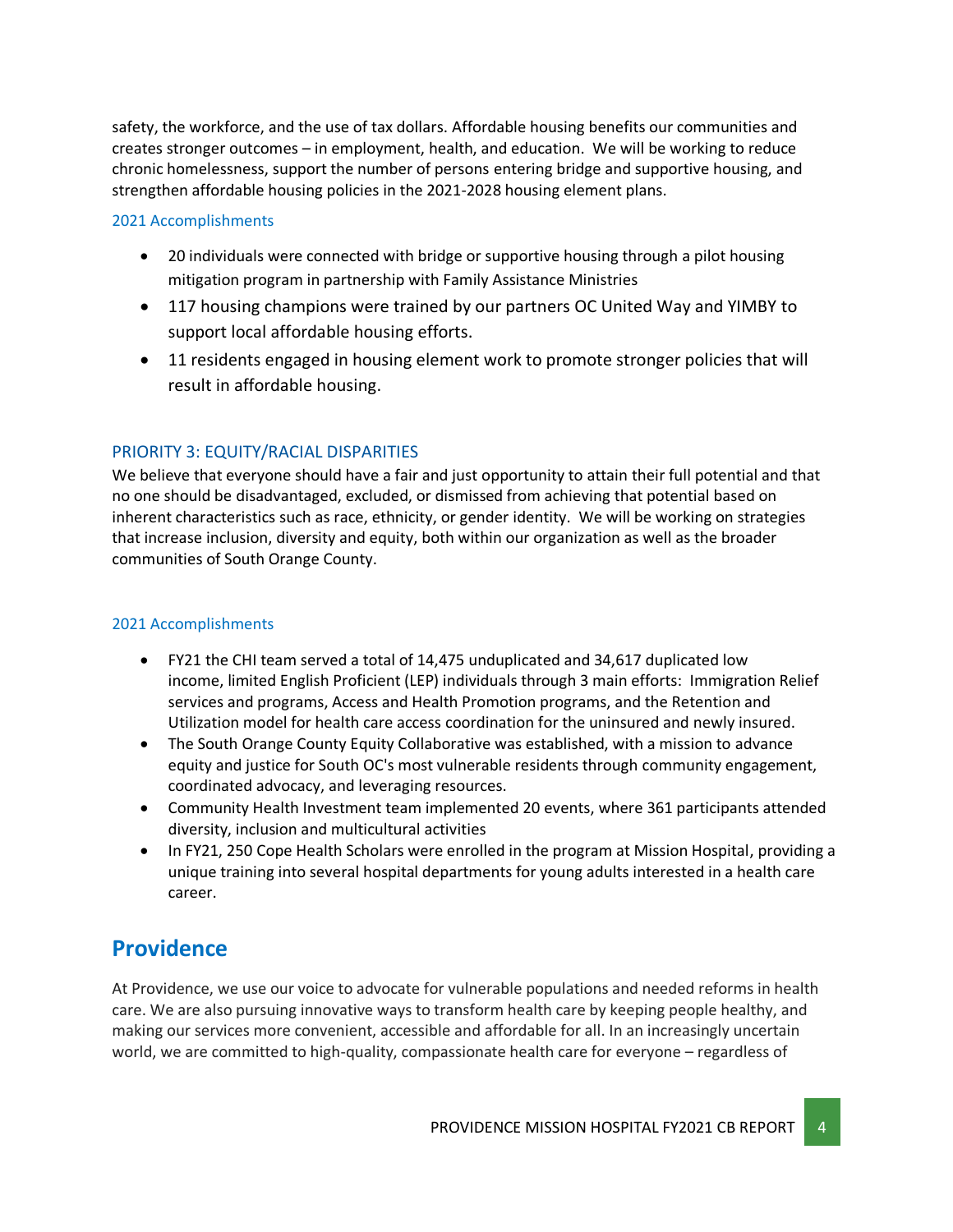coverage or ability to pay. We help people and communities benefit from the best health care model for the future – today.

Together, our 120,000 caregivers (all employees) serve in 52 hospitals, 1,085 clinics and a comprehensive range of health and social services across Alaska, California, Montana, New Mexico, Oregon, Texas and Washington.

Providence across five western states:

- [Alaska](https://www.providence.org/about/alaska)
- [Montana](https://www.providence.org/about/montana)
- [Oregon](https://www.providence.org/about/oregon)
- Northern [California](https://www.providence.org/about/northern-california)
- Southern [California](https://www.providence.org/about/southern-california)
- [Washington](https://www.providence.org/about/washington)

The Providence affiliate family includes:

- [Covenant](https://www.covenanthealth.org/) Health in West Texas
- Facey Medical [Foundation](https://www.facey.com/) in Los Angeles, CA.
- Hoag Memorial Hospital [Presbyterian](https://www.hoag.org/) in Orange County, CA.
- Kadlec in Southeast [Washington](http://www.kadlec.org/)
- Pacific [Medical](https://www.pacificmedicalcenters.org/) Centers in Seattle, WA.
- [Swedish](http://www.swedish.org/) Health Services in Seattle, WA.

As a comprehensive health care organization, we are serving more people, advancing best practices and continuing our more than 100-year tradition of serving the poor and vulnerable. Delivering services across seven states, Providence is committed to touching millions of more lives and enhancing the health of the American West to transform care for the next generation and beyond.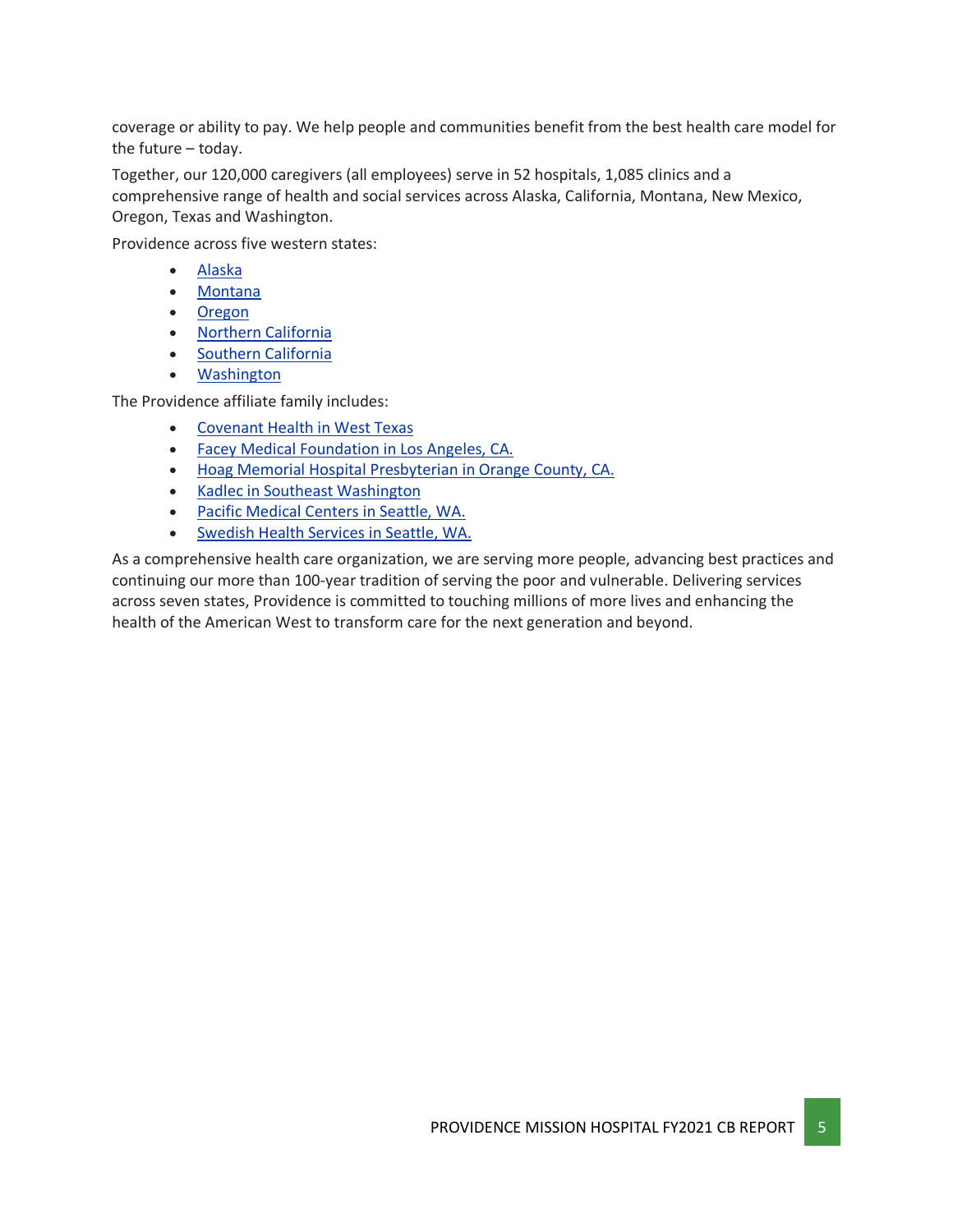## <span id="page-5-0"></span>INTRODUCTION

### <span id="page-5-1"></span>Who We Are

| <b>Our Mission</b> | As expressions of God's healing love, witnessed through the ministry of Jesus,<br>we are steadfast in serving all, especially those who are poor and vulnerable. |
|--------------------|------------------------------------------------------------------------------------------------------------------------------------------------------------------|
| <b>Our Vision</b>  | Health for a Better World.                                                                                                                                       |
| <b>Our Values</b>  | Compassion $-$ Dignity $-$ Justice $-$ Excellence $-$ Integrity                                                                                                  |

Providence Mission Hospital is an acute-care hospital founded in 1971 by a group of physicians, partnered in 1993 with Children's Hospital of Orange County (CHOC) to provide pediatric services. In 1994, the hospital became a member of St. Joseph Health. In 2009, Mission Hospital acquired South Coast Medical Center in Laguna Beach. In 2016 Mission Hospital joined the Providence family of 51 hospitals. Mission Hospital has two locations, one in Mission Viejo and the other in Laguna Beach, California. The hospital has 523 licensed beds, a staff of more than 2,000, and professional relationships with more than 1,300 local physicians. Major programs and services offered to the community include the following: a Level II Trauma Center, cardiac care, critical care, diagnostic imaging, emergency medicine, and obstetrics.

### <span id="page-5-2"></span>Our Commitment to Community

Providence Mission Hospital dedicates resources to improve the health and quality of life for the communities we serve. During Fiscal Year 2021 (July 1, 2020 – June 30, 2021)], Providence Mission Hospital provided \$60,148,585 in Community Benefit<sup>1</sup> in response to unmet needs and to improve the health and well-being of those we serve in South Orange County.

### <span id="page-5-3"></span>Health Equity

At Providence St. Joseph Health, we acknowledge that all people do not have equal opportunities and access to living their fullest, healthiest lives due to systems of oppression and inequities. We are committed to ensuring health equity for all by addressing the underlying causes of racial and economic inequities and health disparities. Our Vision is "Health for a Better World," and to achieve that we believe we must address not only the clinical care factors that determine a person's length and quality of life, but also the social and economic factors, the physical environment, and the health behaviors that all play an active role in determining health outcomes.

 $1$  Per federal reporting and guidelines from the Catholic Health Association.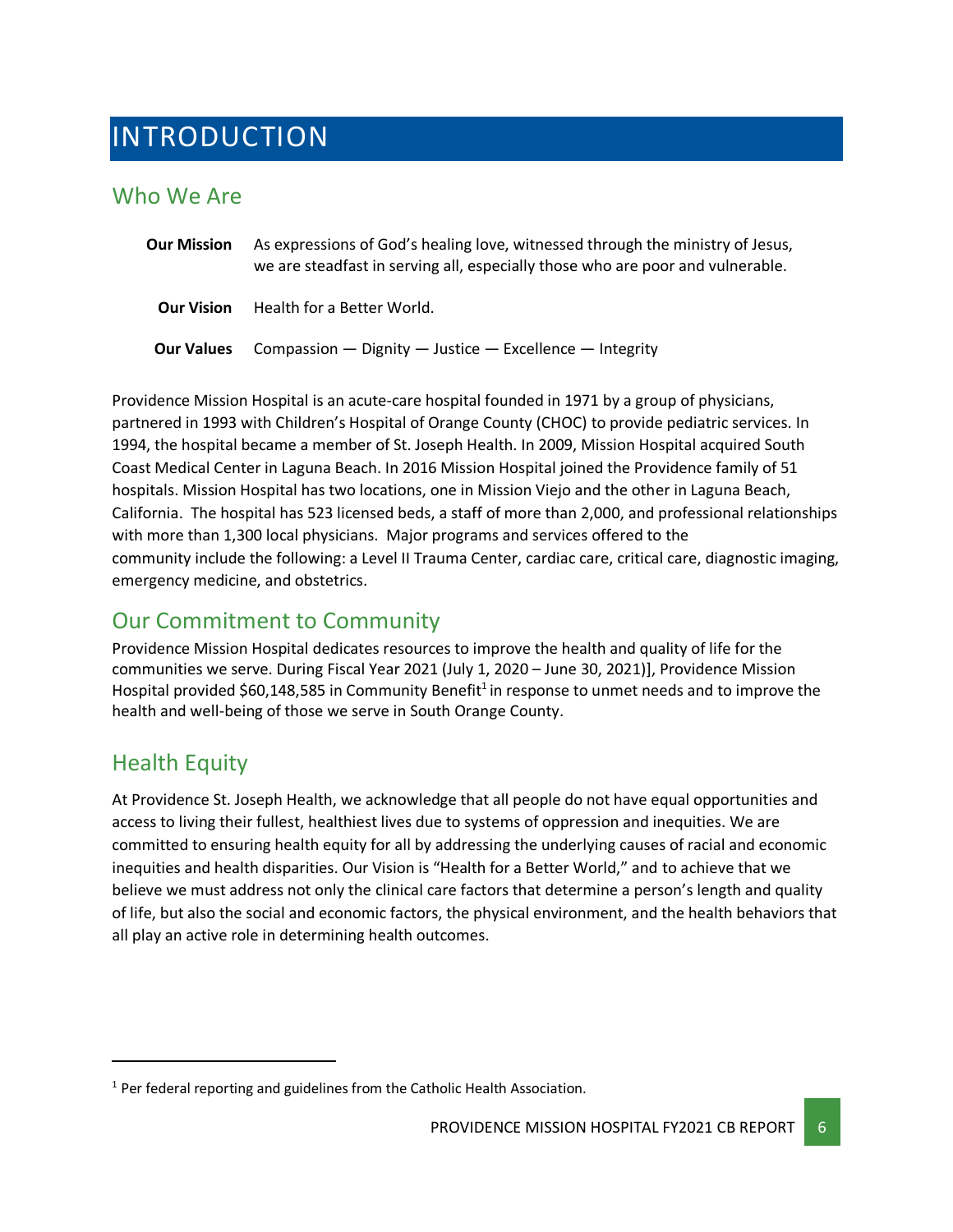To ensure that equity is foundational to our CHIP, we have developed an equity framework that outlines the best practices that each of our hospital will implement when completing a CHIP. These practices include, but are not limited to the following:

#### *Figure 1. Best Practices for Centering Equity in the CHIP*



Address root causes of inequities by utilizing evidence-based and leading practices



Explicitly state goal of reducing health disparities and social inequities



Reflect our values of justice and dignity



Leverage community strengths

### <span id="page-6-0"></span>Community Benefit Governance

Providence Mission Hospital demonstrates organizational commitment to the community benefit process through the allocation of staff time, financial resources, participation and collaboration with community partners. The Director of Community Health Investment is responsible for coordinating implementation of State and Federal 501r requirements.

A charter approved in 2007 and revised in 2020 established the formation of the Providence Mission Hospital Community Health Committee. The role of the Community Health Committee is to support the Board of Trustees in overseeing community benefit issues. The Committee acts in accordance with a Board-approved charter. The Community Health Committee is charged with developing policies and programs that address identified needs in the service area particularly for underserved populations, overseeing development and implementation of the Community Health Needs Assessment (CHNA) and Community Health Improvement Plan (CHIP), and overseeing and directing the Community Benefit (CB) activities.

The Community Health Committee has a minimum of eight members including three members of the Community Ministry Board. Current membership includes four members of the Community Ministry Board and seven community members. A majority of members have knowledge and experience with the populations most likely to have disproportionate unmet health needs. The Community Health Committee meets bi-monthly.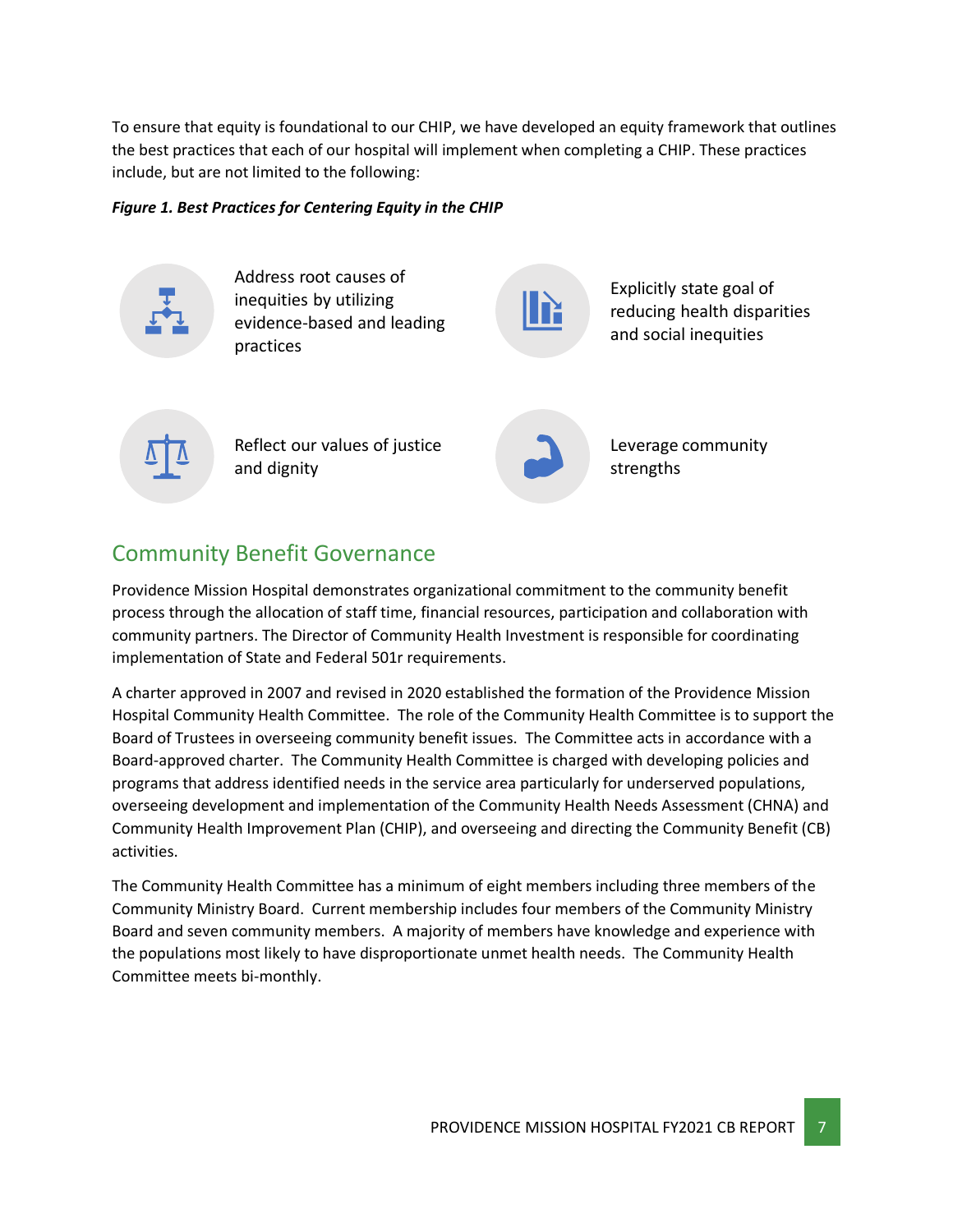### *Roles and Responsibilities*

### *Senior Leadership*

• Chief Executive and senior leaders including the hospital's Chief Mission Integration Officer, are directly accountable for CB performance.

### *Community Health Committee (CHC)*

• CHC serves as an extension of the Community Ministry Board to provide direct oversight for all charitable program activities and ensure program alignment with "Advancing the State of the Art of Community Benefit" (ASACB) Five Core Principles. It includes diverse community stakeholders. Trustee members on CHC serve as 'board level champions.'

• The Committee provides recommendations to the Board of Trustees regarding budget, program targeting and program continuation or revision.

### *Community Health (CH) Department*

• Manages CB efforts and coordination between CH and Finance departments on reporting and planning.

- Manage data collection, program tracking tools and evaluation.
- Develops specific outreach strategies to access identified Disproportionate Unmet Health Needs (DUHN) populations.
- Coordinates with clinical departments to reduce inappropriate ER utilization.
- Advocates for CB to senior leadership and invests in programs to reduce health disparities.

#### *Local Community*

- Partnership to implement and sustain collaborative activities.
- Formal links with community partners.
- Provide community input to identify community health issues.

• Engagement of local government officials in strategic planning and advocacy on health-related issues on a city, county or regional level.

### <span id="page-7-0"></span>Planning for the Uninsured and Underinsured

Our Mission is to provide quality care to all our patients, regardless of ability to pay. We believe that no one should delay seeking needed medical care because they lack health insurance. That is why Providence Mission Hospital has a Financial Assistance Program (FAP) that provides free or discounted services to eligible patients.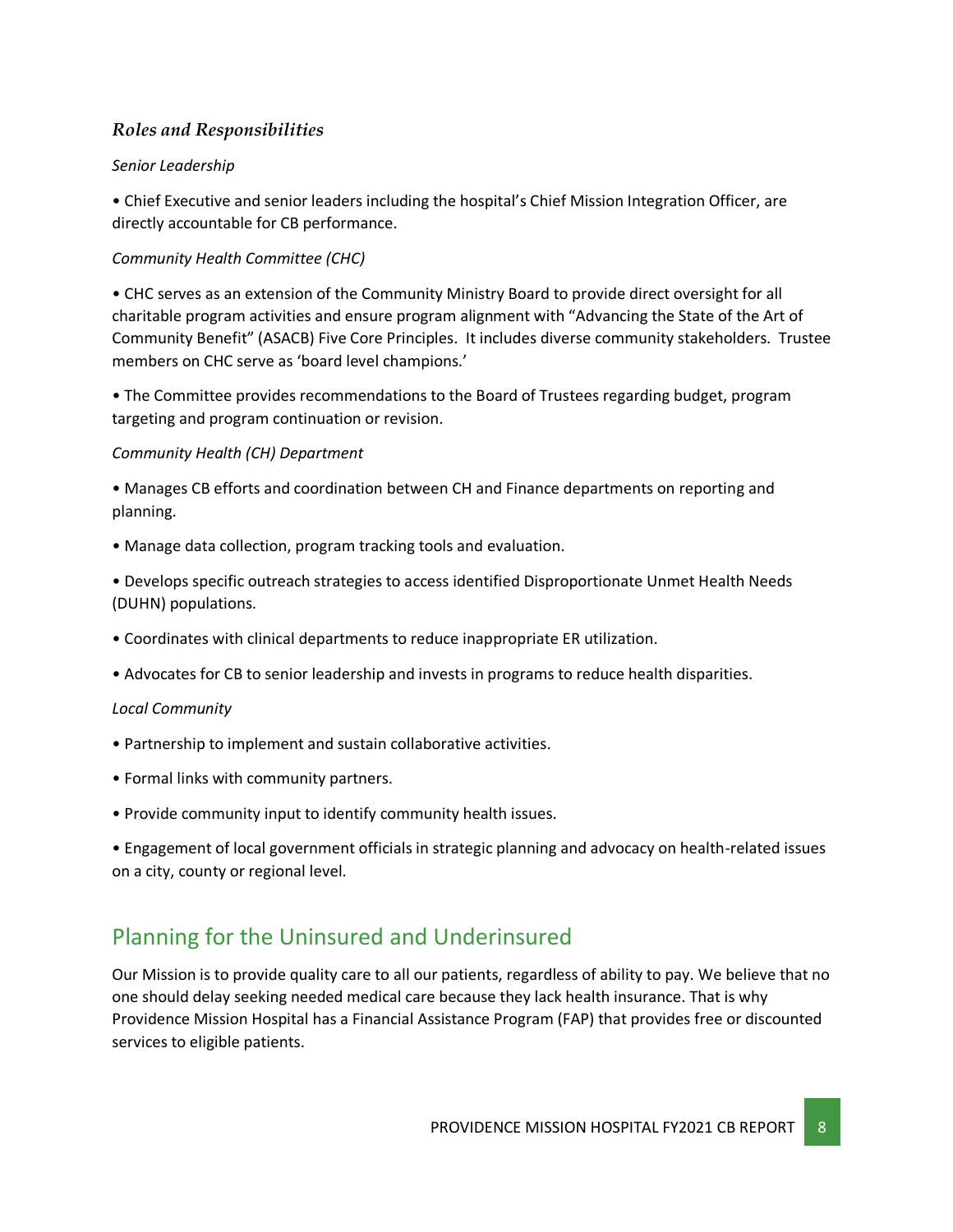One way Providence Mission Hospital informs the public of FAP is by posting notices. Notices are posted in high volume inpatient and outpatient service areas. Notices are also posted at locations where a patient may pay their bill. Notices include contact information on how a patient can obtain more information on financial assistance as well as where to apply for assistance. These notices are posted in English and Spanish and any other languages that are representative of 5% or greater of patients in the hospital's service area. All patients who demonstrate lack of financial coverage by third party insurers are offered an opportunity to complete the Patient Financial Assistance Application and are offered information, assistance, and referral as appropriate to government sponsored programs for which they may be eligible. For information on our Financial Assistance Program click <https://www.providence.org/obp/ca>. In FY21, Providence Mission Hospital provided \$6,024,368.

### <span id="page-8-0"></span>Medi-Cal (Medicaid)

Providence Mission Hospital provides access to the uninsured and underinsured by participating in Medicaid, also known as Medi-Cal in California. In FY21, Providence Mission Hospital provided \$46,398,734 in Medicaid shortfall. The hospital received \$50,808,760 income from the Medi-Cal Hospital Quality Assurance Fee program. If it was not for the Hospital Quality Assurance Fee received, Unpaid cost of Medi-Cal would have been \$97,207,494.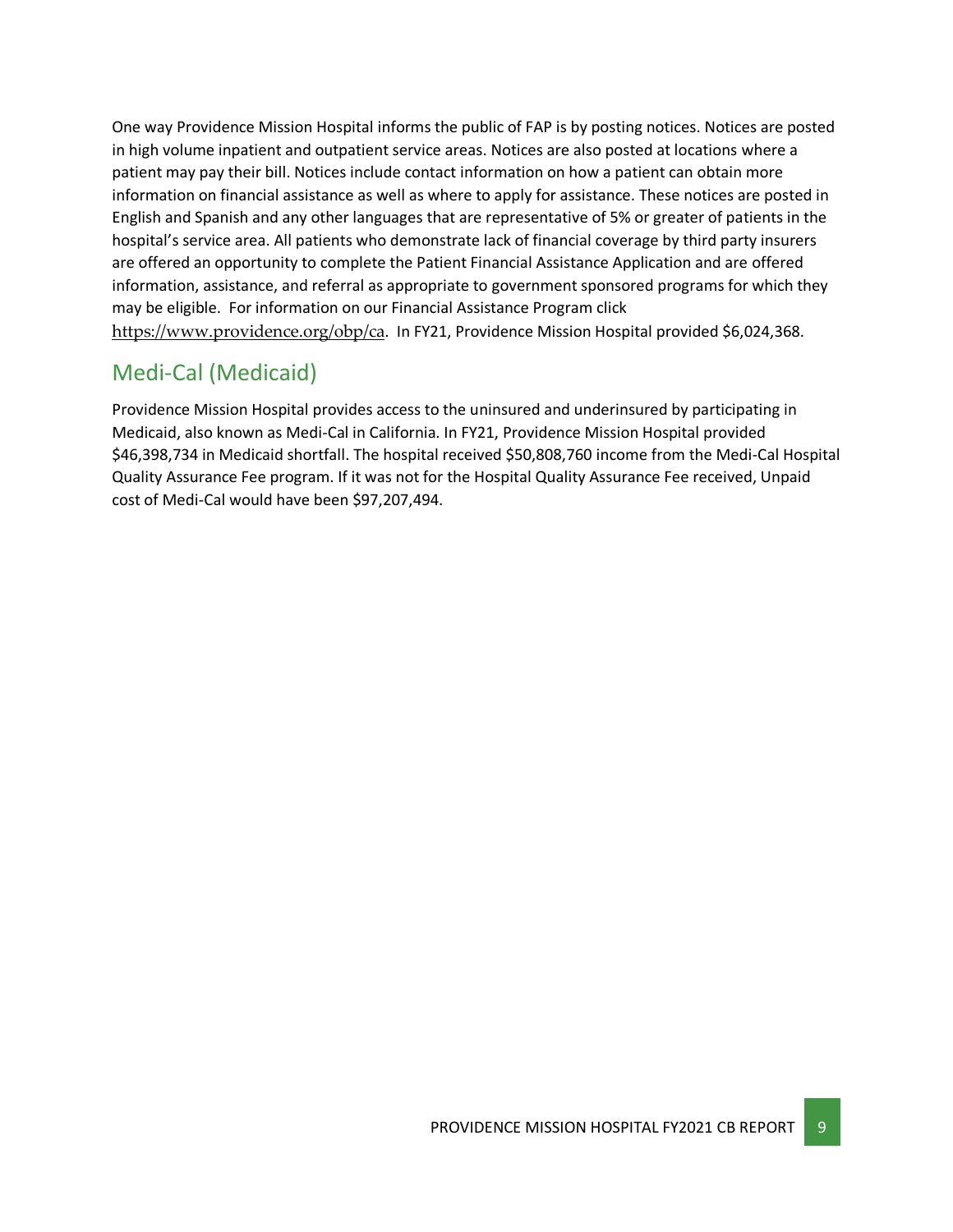# <span id="page-9-0"></span>OUR COMMUNITY

### <span id="page-9-1"></span>Description of Community Served

The community served by Mission Hospital is based upon geographic access and other area hospitals, as well as patient ZIP Codes. The service area for Mission Hospital was defined using census tracts inside South Orange County.  In total there are 109 census tracts within the service area of Mission Hospital and includes a population of approximately 590,000 people. The population in Mission Hospital's total service area makes up 18% of Orange County.



#### **Figure 2. Providence Mission Hospital's Total Service Area**

Of the over 590,000 permanent residents of South Orange County, roughly 42% live in the "high need" area, defined by lower life expectancy at birth, lower high school graduation rates, and more households at or below 200% FPL compared to census tracts across the county. For reference, in 2020, 200% FPL represents an annual household income of \$52,400 or less for a family of four. These households are more likely to regularly make spending tradeoffs regarding utilities, rent, groceries, medicine, and other basic expenses.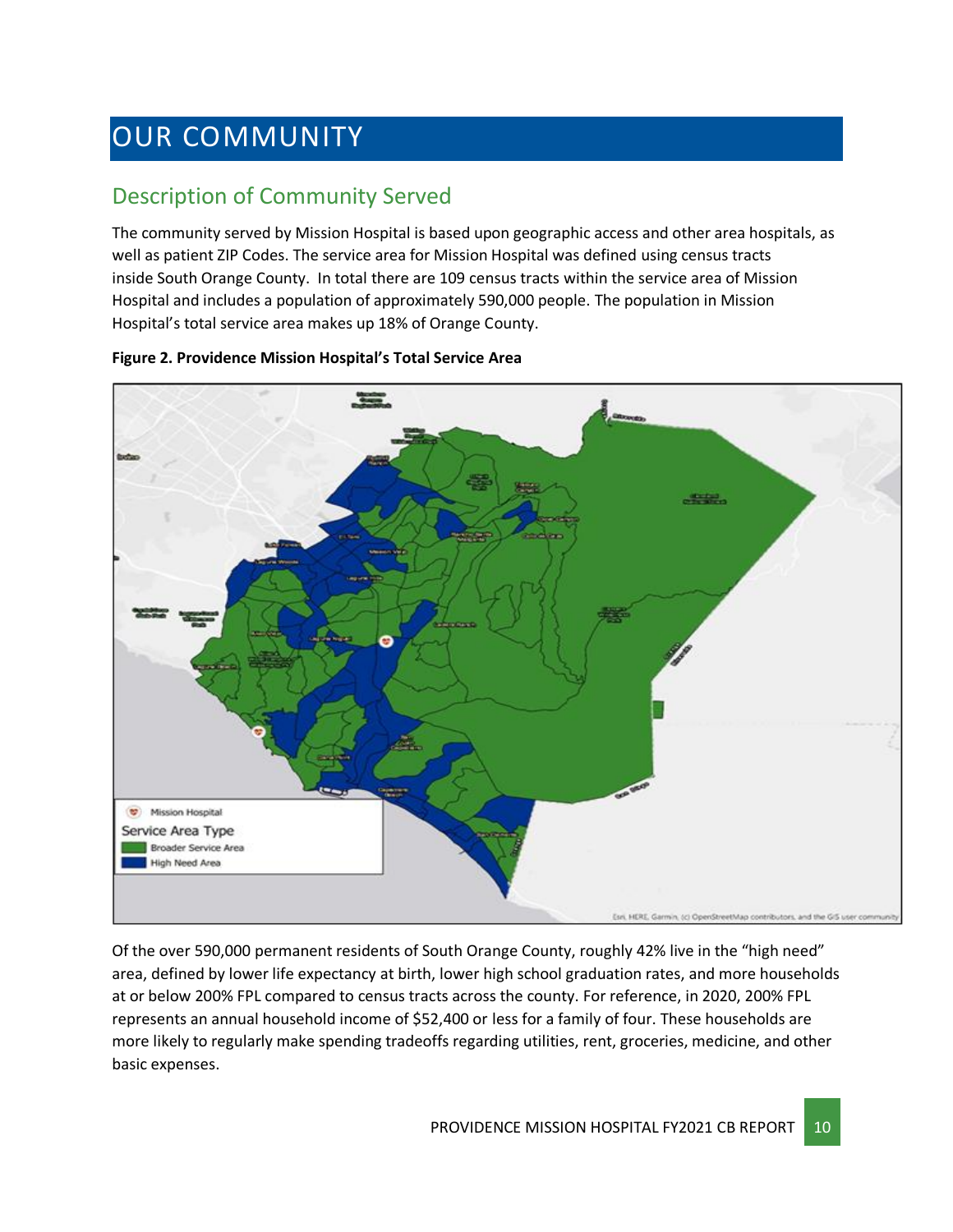### <span id="page-10-0"></span>Community Demographics

### POPULATION AND AGE DEMOGRAPHICS

The population in Mission Hospital's total service area makes up 18% of Orange County. The male-tofemale distribution is roughly equal across the geographies. The high need service area has a higher percentage of people over the age of 65 and between ages 18 and 34. People ages 35 to 54 and under the age of 18 are less likely to live in high need census tracts.

### POPULATION BY RACE AND ETHNICITY

Individuals identifying as Hispanic had a higher percentage living in high need service areas, 27.3% versus the broader service area, 15.2%. The same was noted for individuals identifying as "other" race, 10.5% versus 4.0%.

People identifying as white were less likely to live in high need census tracts, 71% lived in high need service areas, and 76.8% in the broader community.

### SOCIOECONOMIC INDICATORS

#### *Table 1. Income Indicators for Orange County Service Area*

| Indicator                                                                                                                                                            | <b>Broader Service</b><br>Area | <b>High Need</b><br><b>Service Area</b> | <b>Orange County</b> |
|----------------------------------------------------------------------------------------------------------------------------------------------------------------------|--------------------------------|-----------------------------------------|----------------------|
| <b>Median Income</b><br>Data Source: American Community Survey<br>Year: 2019                                                                                         | \$126,947                      | \$85,526                                | \$88,453             |
| <b>Percent of Renter Households with</b><br><b>Severe Housing Cost Burden</b><br>Data Source: American Community Survey<br>Year: Estimates based on 2013 - 2017 data | 25.4%                          | 30.3%                                   | 28.0%                |

The high need service area's median household income is approximately \$40,000 *less than* that of the broader service area, and \$3,000 *less than* the Orange County overall.

Severe housing cost burden is defined as households that spend 50% or more of their income on housing costs. In the high need service area, 30% of renter households are severely housing cost burdened. Within the total service area there are census tracts in which over 50% of households are experiencing severe housing cost burden.

**Full demographic and socioeconomic information for the service area can be found in the [2019 CHNA](https://www.providence.org/about/annual-report/chna-and-chip-reports) for Mission Hospital.**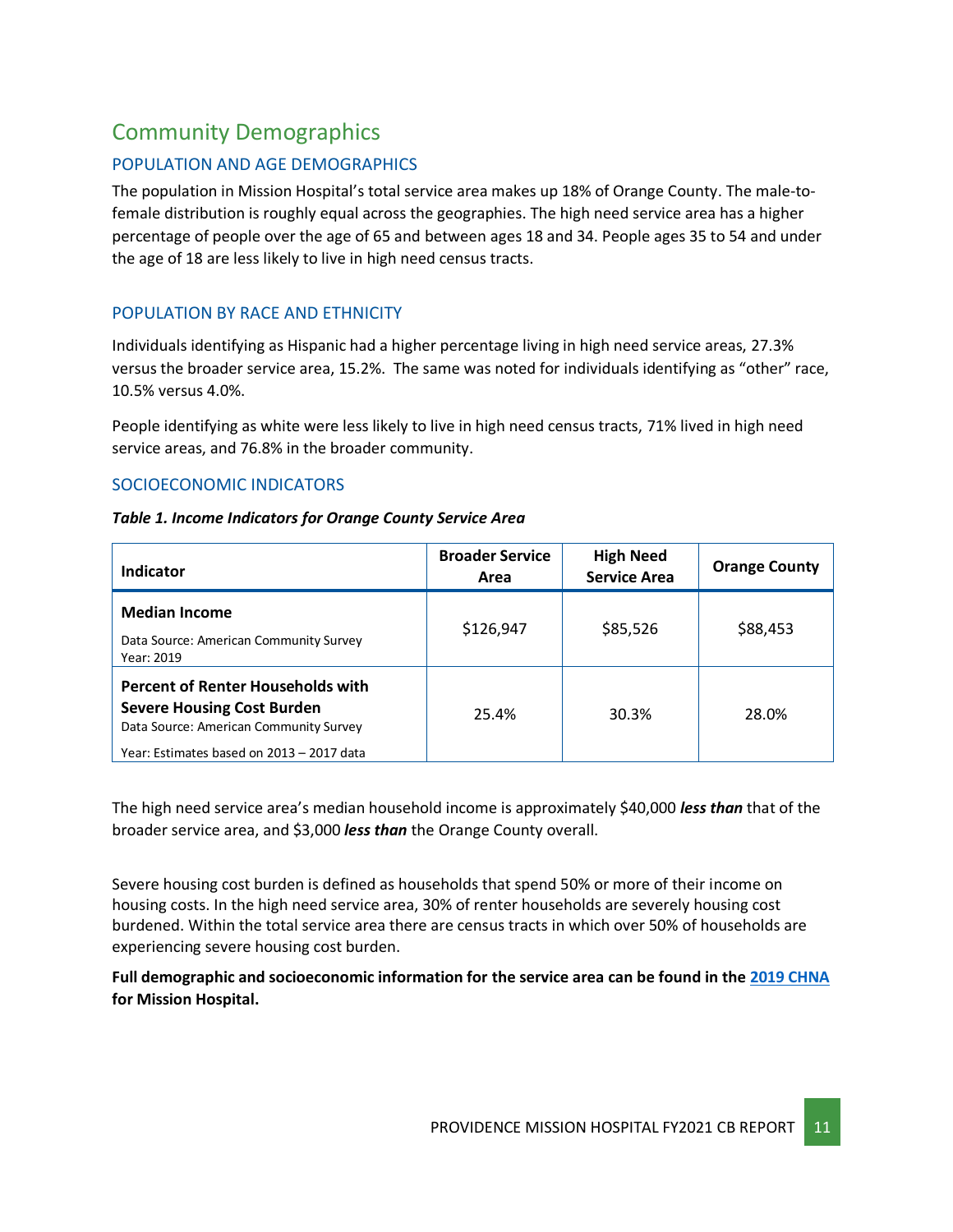# <span id="page-11-0"></span>COMMUNITY NEEDS AND ASSETS ASSESSMENT PROCESS AND RESULTS

### <span id="page-11-1"></span>Summary of Community Needs Assessment Process and Results

Improving the health of our communities is foundational to our Mission and deeply rooted in our heritage and purpose. Our Mission calls us to be steadfast in serving all, with a special focus on our most economically poor and vulnerable neighbors. This core belief drives the programs we build, investments we make, and strategies we implement.

Knowing where to focus our resources starts with our Community Health Needs Assessment (CHNA), an opportunity in which we engage the community every three years to help us identify and prioritize the most pressing needs, assets, and opportunities. The 2019 CHNA was approved by the MH Community Health Committee on November 6, 2020.

### <span id="page-11-2"></span>Significant Community Health Needs Prioritized

Through a collaborative process engaging Community Health Committee members and the Director of Community Health Investment, the hospital worked from a list of the thirteen (13) health and social needs identified by data from the Orange County Health Improvement Partnership, 2019 Kaiser Permanente CHNA, 2019 University California, Irvine Medical Center CHNA, CalOptima Member Survey, morbidity and mortality data; and hospital-level data. Staff developed a point system to assign each of the thirteen (13) identified needs to gain perspective and develop a hierarchy of which top needs have the potential to offer the highest impact in the High Desert. Each need was listed, and assessed based on the following:

- Trend over time (Getting "Worse" or "Better")
- Impact on low-income or communities of color ("Very High" to "Very Low")
- Are "High Need Areas" worse off than state averages? ("Yes" or "No")
- Opportunity for Impact ("Low" to "Very High")
- Alignment with System Priorities ("Yes" or "No")
- Community Vital Signs Priority ("Yes" or "No")
- Attorney General Requirement ("Yes" or "No")

Based upon the scoring system and discussion, MH's Community Health Committee identified the following priorities:

### PRIORITY 1: MENTAL HEALTH/SUBSTANCE USE

Mental Health & Substance Use continues to be a priority across our communities. Mental health challenges can impede people's abilities to realize their potential, cope with stresses, work productively and fruitfully, and make contributions to their communities. We will be focusing on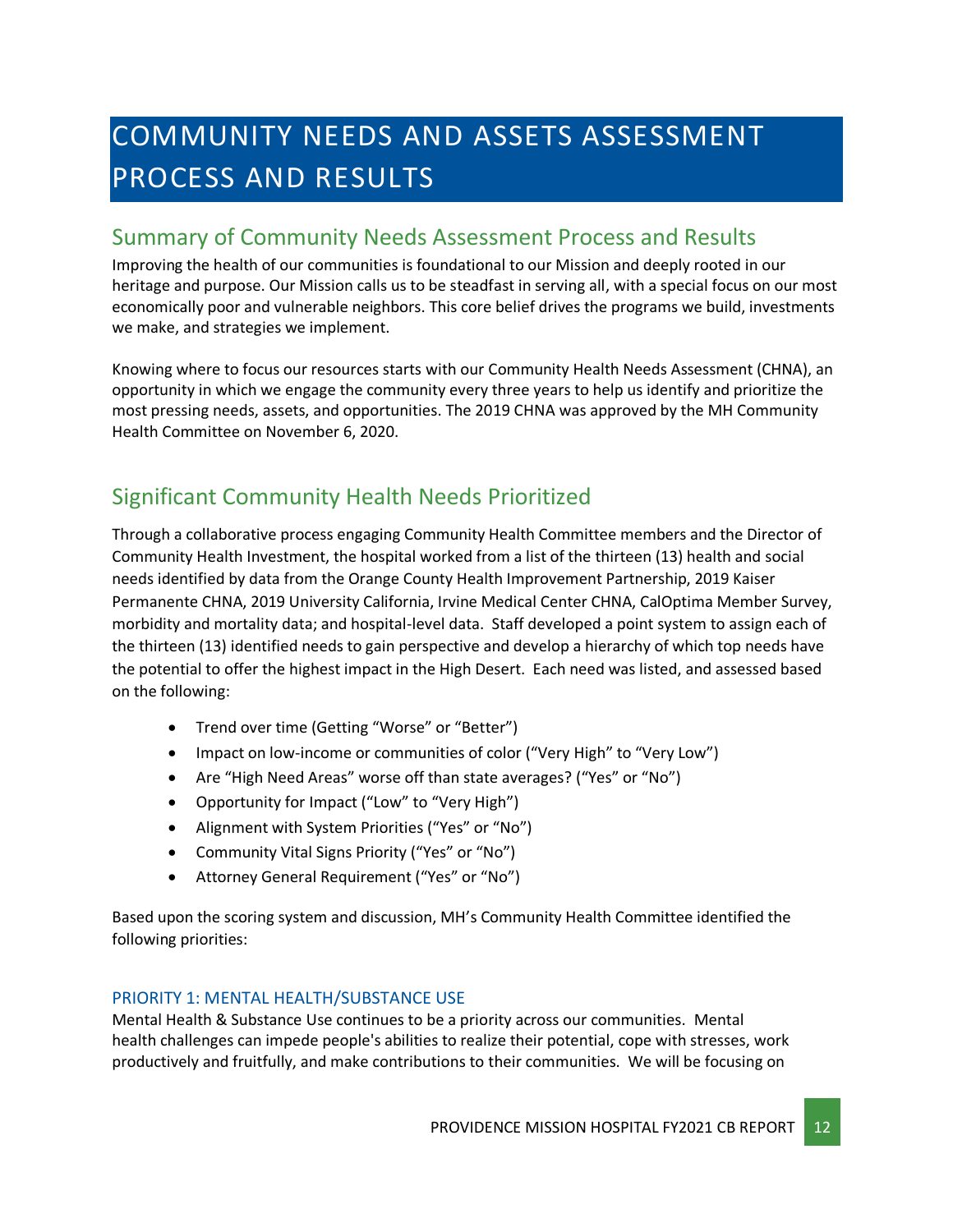increasing services to South Orange County residents and reducing the rates of substance use among youth in our coastal communities.

### PRIORITY 2: AFFORDABLE HOUSING & HOMELESSNESS

Affordable housing and homelessness are significant concerns in our communities. Homelessness has a ripple effect throughout the community; It impacts the availability of healthcare resources, crime and safety, the workforce, and the use of tax dollars. Affordable housing benefits our communities and creates stronger outcomes – in employment, health and education. We will be working to reduce chronic homelessness, support the number of persons entering bridge and supportive housing, and strengthen affordable housing policies in the 2021-2028 housing element plans.

### PRIORITY 3: EQUITY/RACIAL DISPARITIES

We believe that everyone should have a fair and just opportunity to attain their full potential and that no one should be disadvantaged, excluded, or dismissed from achieving that potential based on inherent characteristics such as race, ethnicity or gender identity. We will be working on strategies that increase inclusion, diversity and equity, both within our organization as well as the broader communities of South Orange County.

### <span id="page-12-0"></span>Needs Beyond the Hospital's Service Program

No hospital facility can address all of the health needs present in its community. We are committed to continue our Mission through Community Health Investment Programs and by funding other nonprofits through the Community Partnership Fund. Organizations that receive funding provide specific services and resources to meet the identified needs of underserved communities throughout Mission Hospital service areas.

The following community health needs identified in the ministry CHNA will not address and an explanation is provided below:

- **Cancer:** Given other priorities, this issue was not selected.
- **Diabetes:** Local Federally Qualified Health Centers provide primary medical care to residents with low incomes who have diabetes.
- **Early Childhood Education:** Given other priorities, resource constraints, and lack of expertise to offer this program, this issue was not selected.
- **Economic Mobility:** Given other priorities, resource constraints and lack of expertise to offer this program, this issue was not selected.

• **Environment/Climate:** [Providence St. Joseph Health has committed to](https://www.providence.org/about/community-partnerships/work-we-do/government-affairs-and-social-responsibility/environmental-stewardship/our-commitment-to-environmental-transformation) being carbon negative by [2030.](https://www.providence.org/about/community-partnerships/work-we-do/government-affairs-and-social-responsibility/environmental-stewardship/our-commitment-to-environmental-transformation) This effort will involve all hospital staff. The Regional Director, Community Health Investment has been appointed to the System Environmental Justice Work Group

• **Food Security:** Given other priorities raised during our most recent CHNA, this need became a lower priority compared to others when reviewing the impact Mission Hospital could have to resolve this issue.

• **Health Care Access**: Local Federally Qualified Health Centers provide primary care services to residents of South Orange County with low incomes. We will maintain many of the programs currently in place through Community Health Investment to continue supporting access to care such as health insurance enrollment, care navigation and medical transportation services.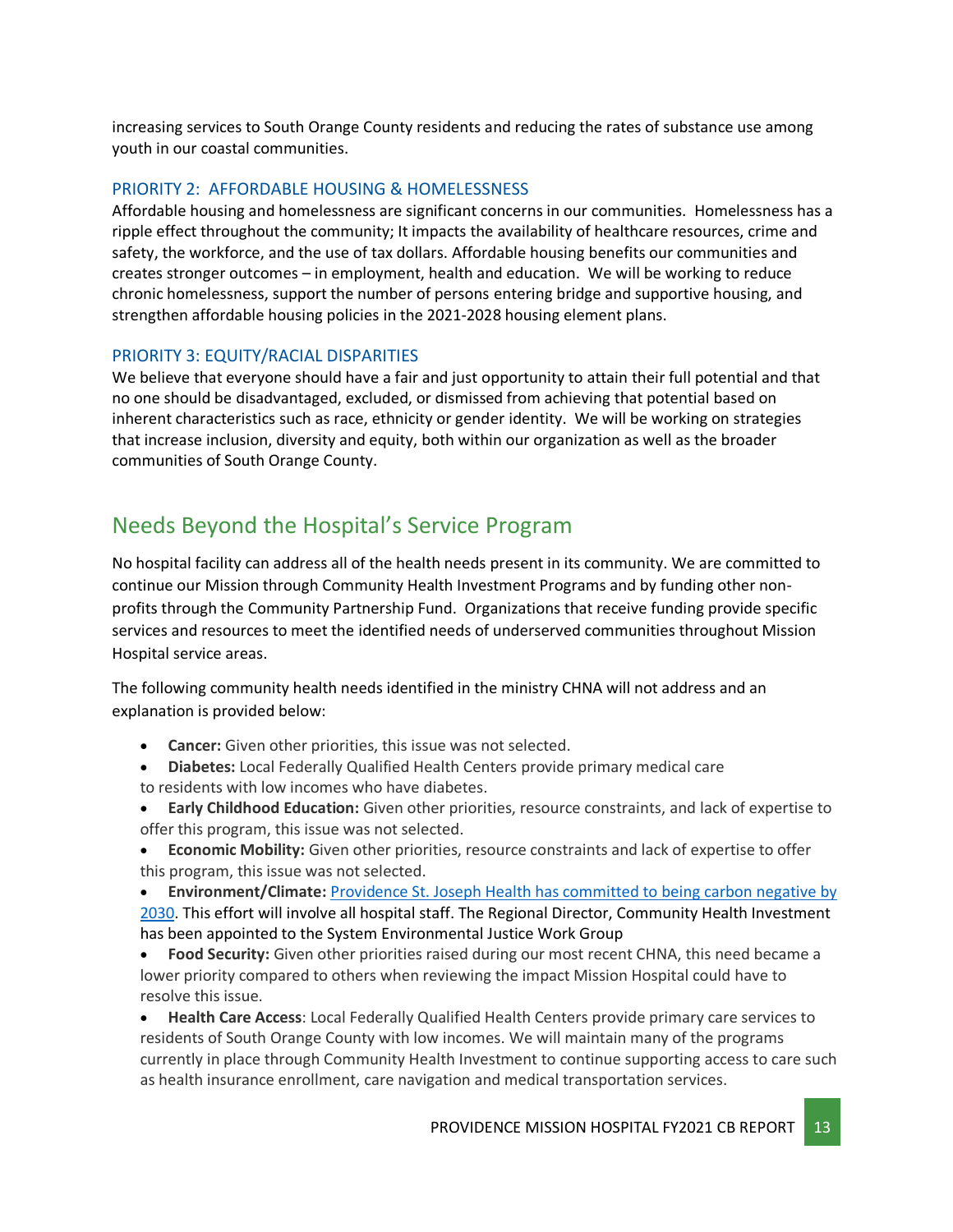- **Obesity:** Given other priorities raised during our most recent CHNA, this issue became a lower priority compared to others.
- **Safety:** Given other priorities raised during our most recent CHNA, this issue became a lower priority compared to others.
- **Senior Health:** Given other priorities raised during our most recent CHNA, this issue became a lower priority compared to others.

In addition, Mission Hospital will collaborate with local organizations that address the aforementioned community needs to coordinate care and referrals to address these unmet needs.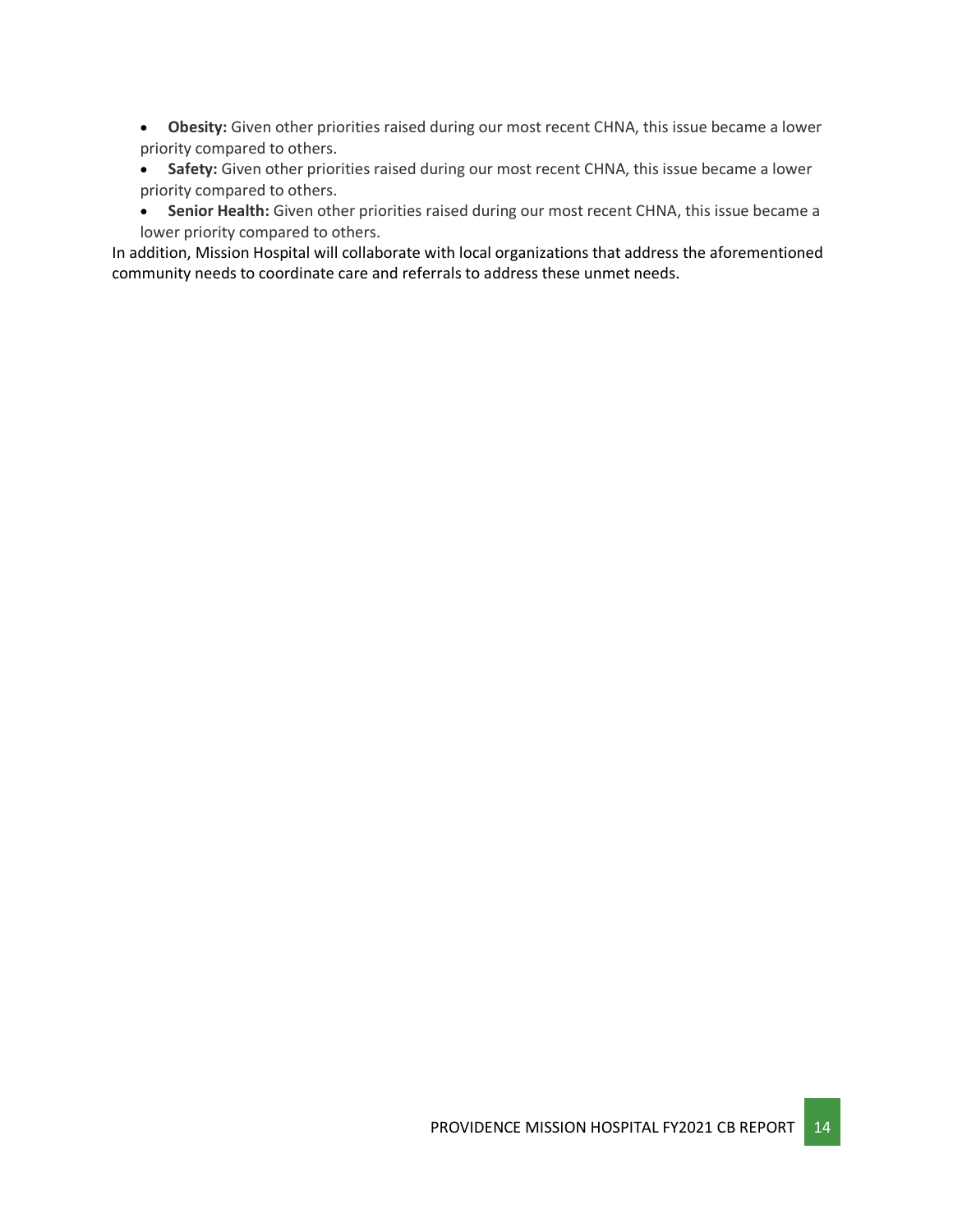# <span id="page-14-0"></span>COMMUNITY HEALTH IMPROVEMENT PLAN

### <span id="page-14-1"></span>Summary of Community Health Improvement Planning Process

Providence Mission Hospital developed a three-year Community Health Improvement Plan (CHIP) to respond to these prioritized needs in collaboration with community partners, considering resources, community capacity, and core competencies.

The Regional Director and local Program Director developed strategies based on insight from the quantitative and qualitative data as well as local Community Health Investment caregivers, and input and feedback were provided by the Community Health Committee.

The 2020- 2022 Community Health Improvement Plan (CHIP) process was impacted by the SARS-CoV-2 virus and COVID-19, which has impacted all of our communities. While we have focused on crisis response, it has required a significant re-direction of resources and reduced community engagement in the CHIP process.

This CHIP is currently designed to address the needs identified and prioritized through the 2019 CHNA, though COVID-19 will have substantial impacts on our community needs. These impacts are likely to exacerbate some of the needs identified, and cause others to rise in level of priority. While this is a dynamic situation, we recognize the greatest needs of our community will change in the coming months, and it is important that we adapt our efforts to respond accordingly. We are committed to supporting, strengthening, and serving our community in ways that align with our Mission, engage our expertise, and leverage our Community Benefit dollars in the most impactful ways.

Providence Mission Hospital anticipates that implementation strategies may change and therefore, a flexible approach is best suited for the development of its response to the CHNA. For example, certain community health needs may become more pronounced and require changes to the initiatives identified by Providence Mission Hospital in the enclosed CHIP.

### <span id="page-14-2"></span>Addressing the Needs of the Community: 2020- 2022 Key Community Benefit Initiatives and Evaluation Plan

2021 Accomplishments

### COMMUNITY NEED ADDRESSED #1: MENTAL HEALTH/SUBSTANCE USE

#### *Population Served*

Low-income residents (adults and children) in South Orange County.

 $9<sup>th</sup>$  and 11<sup>th</sup> graders from targeted schools who report using alcohol or other drugs within the last 30 days.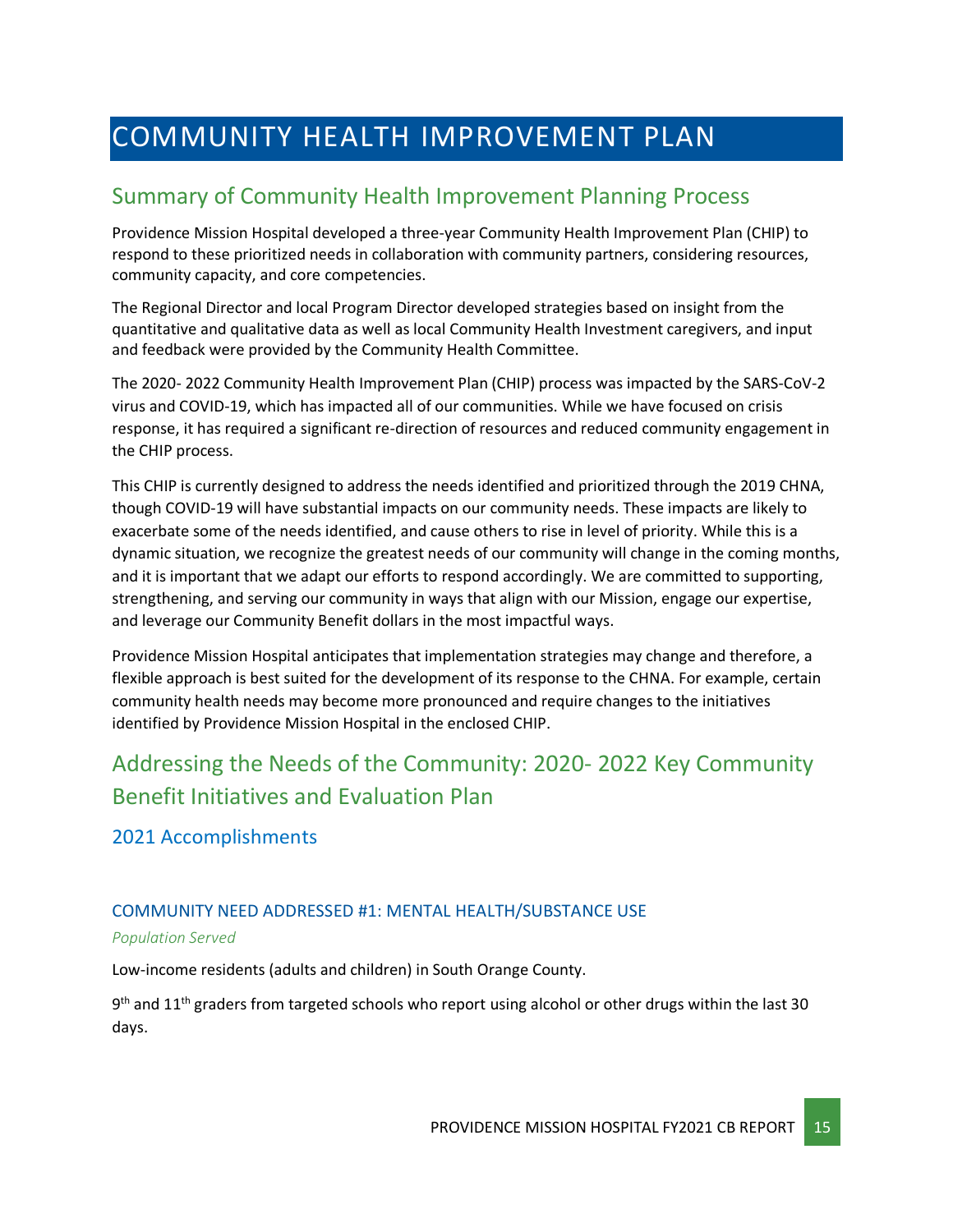### *Long-Term Goal(s)/ Vision*

- Improve the mental health of low-income residents (adults and children) in South Orange County, through participation in mental health services (e.g. therapeutic, psychoeducational, or support groups) offered at the Family Resource Centers.
- Reduce the percent of 9<sup>th</sup> and  $11<sup>th</sup>$  graders in select South Orange County schools who report using alcohol or other drugs within the last 30 days.

### *Outcome Measures*

- Increase the number of unique clients participating in mental health services (e.g. individual, child, family or couple's therapy; case management; psychiatric evaluation and medication management; and therapeutic, psychoeducational and support groups) offered at the Family Resource Centers
- Increase the number of residents who are engaged in Each Mind Matters stigma reduction program
- Reduction in the percent of 9<sup>th</sup> and 11<sup>th</sup> graders in select South Orange County schools who report using alcohol or other drugs within the last 30 days

Table 2. Strategies and Strategy Measures for Addressing Mental Health Challenges and Youth Substance Use

| <b>Strategy</b>                                                                                     | <b>Population Served</b><br><b>Strategy Measure</b>   |                                                                                                                                                              | <b>Baseline</b> | <b>FY21</b><br><b>Accomplishments</b> |
|-----------------------------------------------------------------------------------------------------|-------------------------------------------------------|--------------------------------------------------------------------------------------------------------------------------------------------------------------|-----------------|---------------------------------------|
| Provide<br>1.<br>therapeutic,<br>psychoeducational,<br>psychiatric, or<br>support group<br>services | Low-income South<br><b>Orange County</b><br>Residents | Increase # of<br>unique clients<br>participating in<br>therapeutic,<br>psychoeducational,<br>psychiatric, or<br>support group<br>services                    | 430<br>(FY19)   | 580                                   |
| Utilize evidence-<br>2.<br>based practices to<br>demonstrate<br>changes in<br>depression            | Residents engaged<br>in therapy                       | Clients with a PHQ-<br>9 score of 10<br>or greater show a<br>significant<br>decrease in<br>depression by the<br>end of treatment<br>(5 points or<br>greater) | 75%<br>(FY20)   | 78%                                   |
| 3.<br>Adapt the Each<br>Mind<br>Matters/Promise                                                     | Residents with low<br>incomes,                        | # of promises<br>made                                                                                                                                        | 2,064           | 2,715                                 |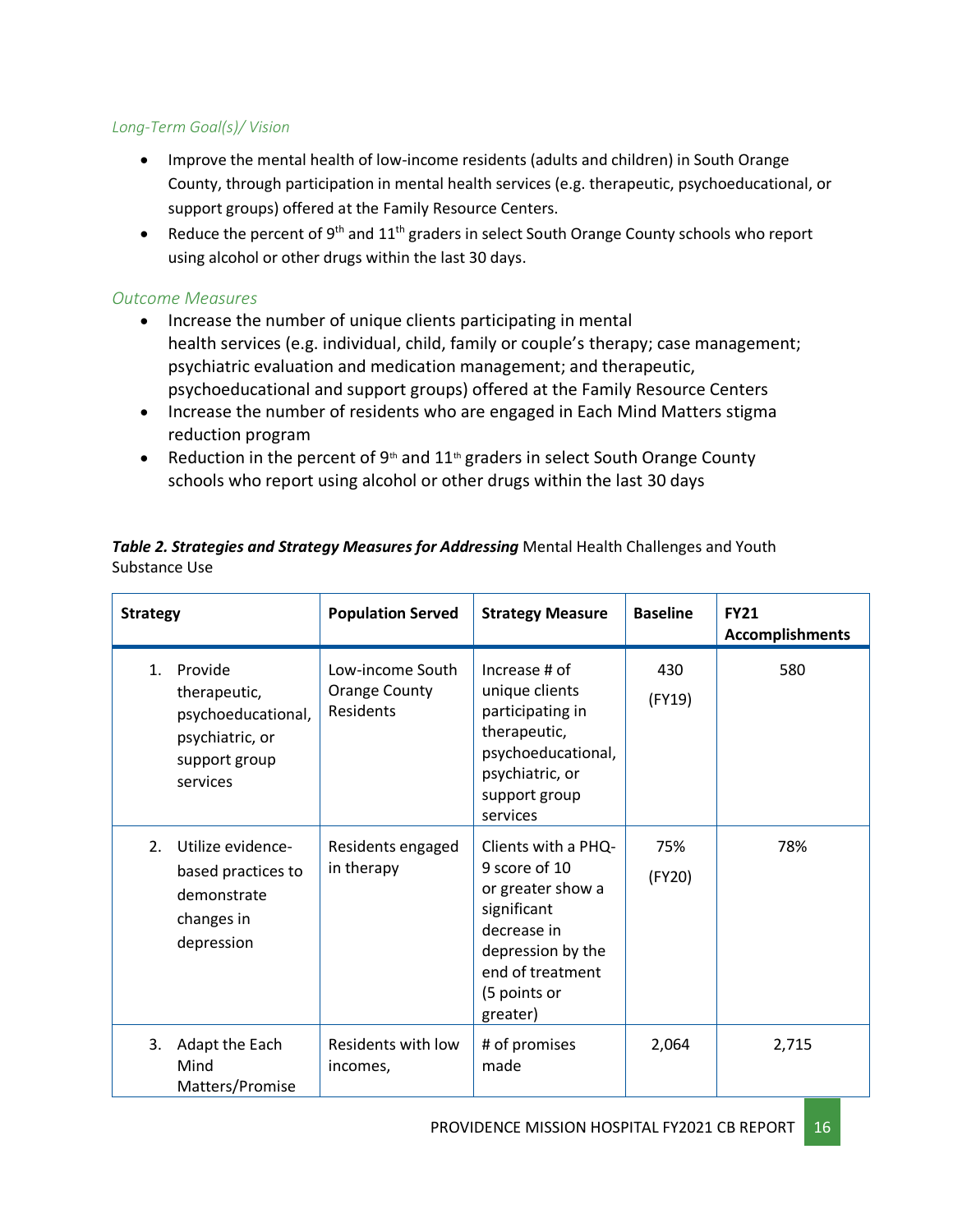|    | to Talk campaign<br>in response to<br>COVID-19                                 | particularly Spanish<br>speaking         |                                                                                                                                           |                                                                                                              |                                                                                           |
|----|--------------------------------------------------------------------------------|------------------------------------------|-------------------------------------------------------------------------------------------------------------------------------------------|--------------------------------------------------------------------------------------------------------------|-------------------------------------------------------------------------------------------|
| 4. | Reduce youth<br>substance use at<br>targeted South<br>Orange County<br>schools | Youth, parents, and<br>youth-serving org | Alcohol & Other<br>Drug Usage, as<br>reported through<br>California Healthy<br>Kids Survey in<br>select South<br>Orange County<br>schools | LBUSD:<br>$9^{th.}$ 21%<br>$11^{th}$ : 45%<br>(2016)<br>CUSD:<br>$9^{th}$ : 21%<br>$11^{th}$ : 38%<br>(2016) | LBUSD:<br>$9^{th}$ : 20%<br>$11^{th}$ : 36%<br>CUSD:<br>$9^{th}$ : 11%<br>$11^{th}$ : 27% |

#### *Evidence Based Sources*

PHQ9: The Validity of a Brief Depression Severity Measure: <https://www.ncbi.nlm.nih.gov/pmc/articles/PMC1495268/>

Preventing Drug Use among Children and Adolescents (In Brief) Prevention Principles [https://www.drugabuse.gov/publications/preventing-drug-use-among-children](https://www.drugabuse.gov/publications/preventing-drug-use-among-children-adolescents/prevention-principles)[adolescents/prevention-principles](https://www.drugabuse.gov/publications/preventing-drug-use-among-children-adolescents/prevention-principles)

<https://theathenaforum.org/CSAPprinciples>

#### *Resource Commitment*

*\$1.1 million for all mental health and substance use prevention services*

#### *Key Community Partners*

Orange County Mental Health, Orange County Health Care Agency ADEPT Program, Orange County Sheriff's Department, Orange County Department of Education, Orange County Whole Person Care, City of Mission Viejo, Wellness & Prevention Center, Camino Health Center, Laguna Beach Community Clinic, Capistrano Unified School District, Laguna Beach Unified School District, Boys & Girls Club of Laguna Beach, South County Outreach, CalOptima

2021 Accomplishments:

1. **Mental Health Services** - Increased the number of clients receiving individual, child, couple or family therapy; case management; psychoeducational or support groups; and psychiatric evaluation and medication management from a CY19 baseline of 430 to 580 individuals, a 35% increase. The number of clients served increased dramatically due to the stressors of the COVID-19 pandemic, the community's need for food and rental assistance, an increase in signs of depression and anxiety, and an emphasis on groups. In addition, we experienced significant turnover of clients related to the transition to working remotely, challenges for clients to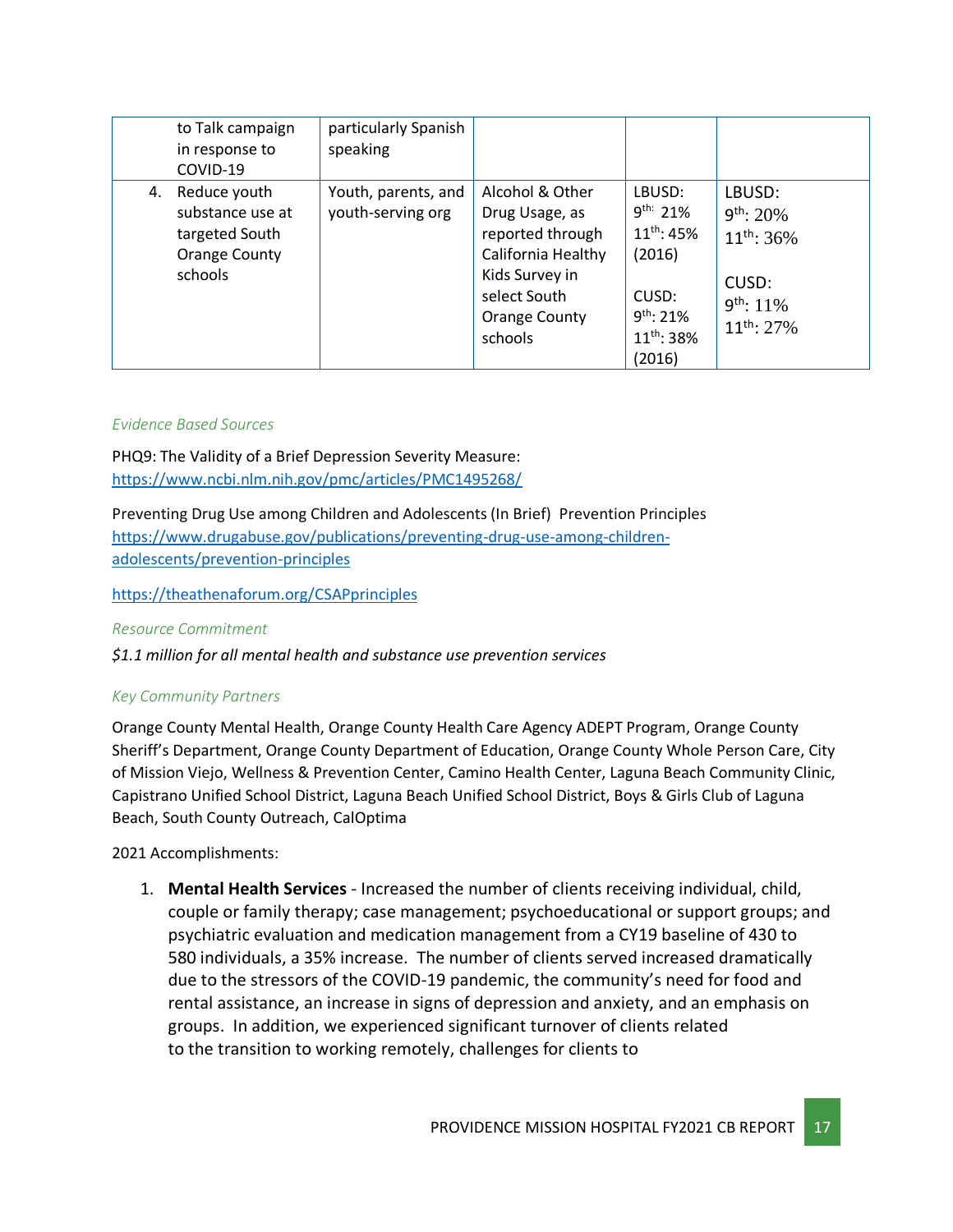access telehealth, changes in families' priorities, and the demands of caring for children at home throughout the school day.

- 2. **Measurable Improvement in Mental Health** 78% of therapy clients with a PHQ-9 score of 10 or greater showed a significant decrease in depression by the end of treatment, a 3% improvement over the previous year. Our clients presented with significant stressors, exacerbated by the pandemic including contracting COVID-19, job loss, food insecurity, and the need to be home to care for children and support online educational efforts. 64% of therapy clients met or partially met their collaborative treatment plan goals, a 1% increase. Unfortunately, 51 clients terminated therapy abruptly with the pandemic-related stay-at-home orders and the transition to telehealth. In establishing a baseline for GAD-7, we found 80% of clients showed some improvement in their anxiety levels and 10% showed no change. Among those who improved, we saw an average reduction of 7.9 points. (Each 5 points designates a level between mildmoderate-severe anxiety.)
- 3. **Mental Health Stigma Reduction** Each Mind Matters / Promise to Talk obtained 2,715 Promises to Talk about mental health during the fiscal year, a 24% increase over the previous year. Due to the continuing pandemic, in-person outreach events continued to be on hold, and the campaign's social media presence was used to unite residents of Orange County by reducing the stigma and encouraging people to talk openly about mental health. Local influencers were activated on social media to drive 1-to-1 connections within the community. During May Mental Health Month, the program's social media presence monthly growth increased 460%. Hyper-targeted digital outreach saw mental health conversations about Promise to Talk increase by 2,231%. The campaign's social media resounded strongly with the community and performed extremely well—up to 45x industry standard.
- 4. **Youth Substance Use Prevention Program:** During this fiscal year, in light of COVID-19, a successful transition was made to providing prevention information primarily through our social media campaigns. The *Raising Healthy Teens* campaign, for parents of tweens and teens, added a digital newsletter, a downloadable parent resource guide, and shared greater content across digital platforms including Facebook and Instagram. These materials provide relevant prevention messages to our targeted parent community. *Raising Healthy Teens* increased its number of Facebook followers by 399%. A new Instagram account was also created, gaining more than 1,000 followers the first four months.

The youth-focused campaign, *Strength In Numbers*, increased its number of followers across the platforms by over 1,000% by developing an authentic voice and delivering meaningful information helping students to manage stress and anxiety in healthy ways. Campaign messaging also appeared in football and theatre programs, and other campus publications for our targeted schools within Capistrano and Laguna Beach Unified School Districts. *Strength in Numbers* also started a video campaign to allow students to share their stories. We recognized that the root issue leading to youth drinking or using drugs is the striving for perfection and the pressure to excel in school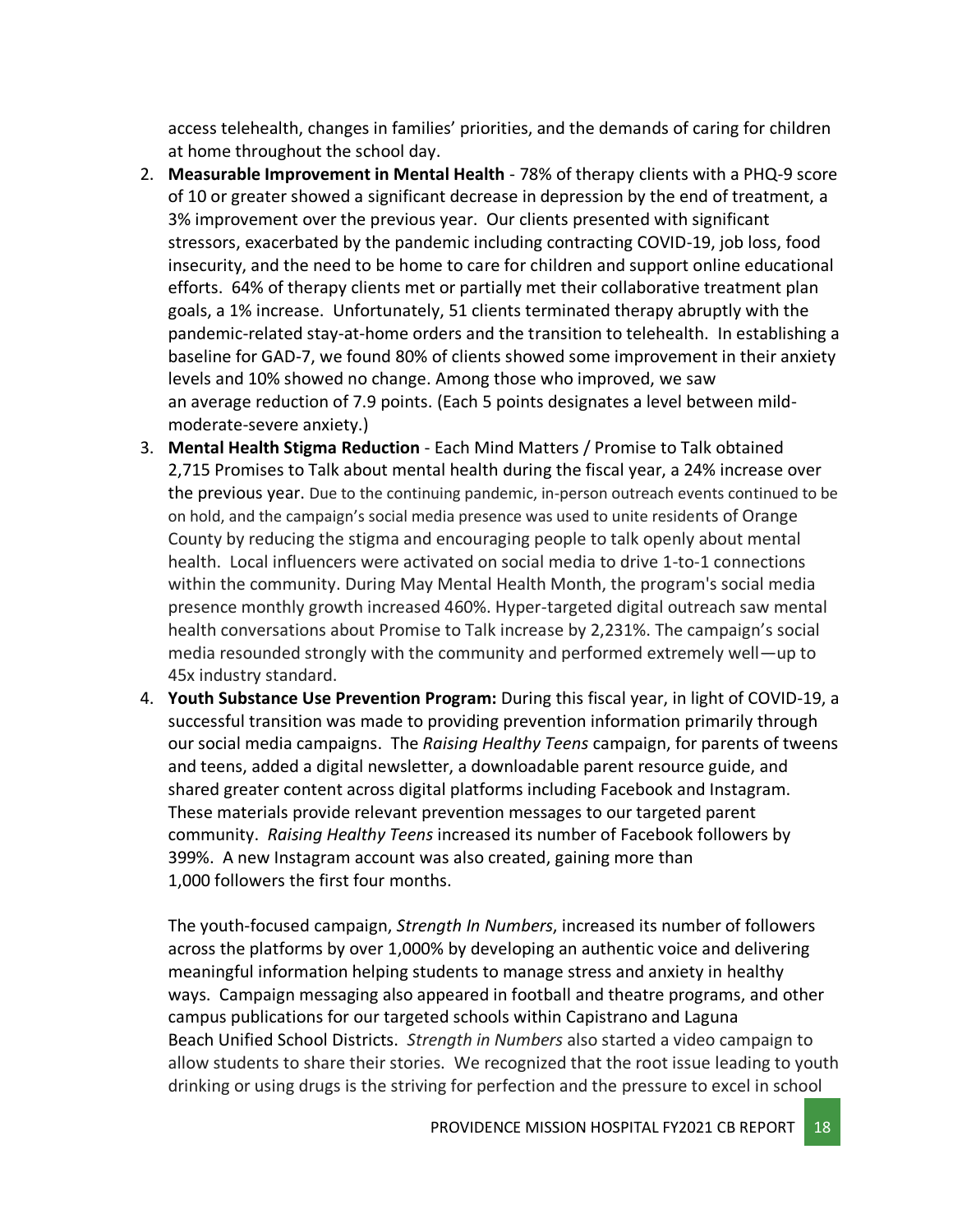and sports. The video campaign focused on this concept of "the pressure of perfection." Having students share their stories supports other youth to know that they are not alone in their struggles. The campaign produced 12 videos generating 17,032 impressions and 1,879 full views.

Together, *Raising Healthy Teens* and *Strength in Numbers* provided substance use prevention education to 1,684 unique students, parents, and youth-serving adults in south Orange County through 2,331 encounters during the last fiscal year. The two social media campaigns combined have garnered over 660,000 impressions (number of ad exposures) and 24,500 encounters (number of clicks across all digital ads and social shares). We have developed a strong partnership with CUSD and LBUSD middle and high schools and have seen the rates of substance use reported in the California Healthy Kids survey decline from 2009, when we began this initiative. LBUSD 9th and 11th graders decreased use by 5% and 20% respectively, while CUSD 9th and 11th graders decreased by 48% and 29% respectively.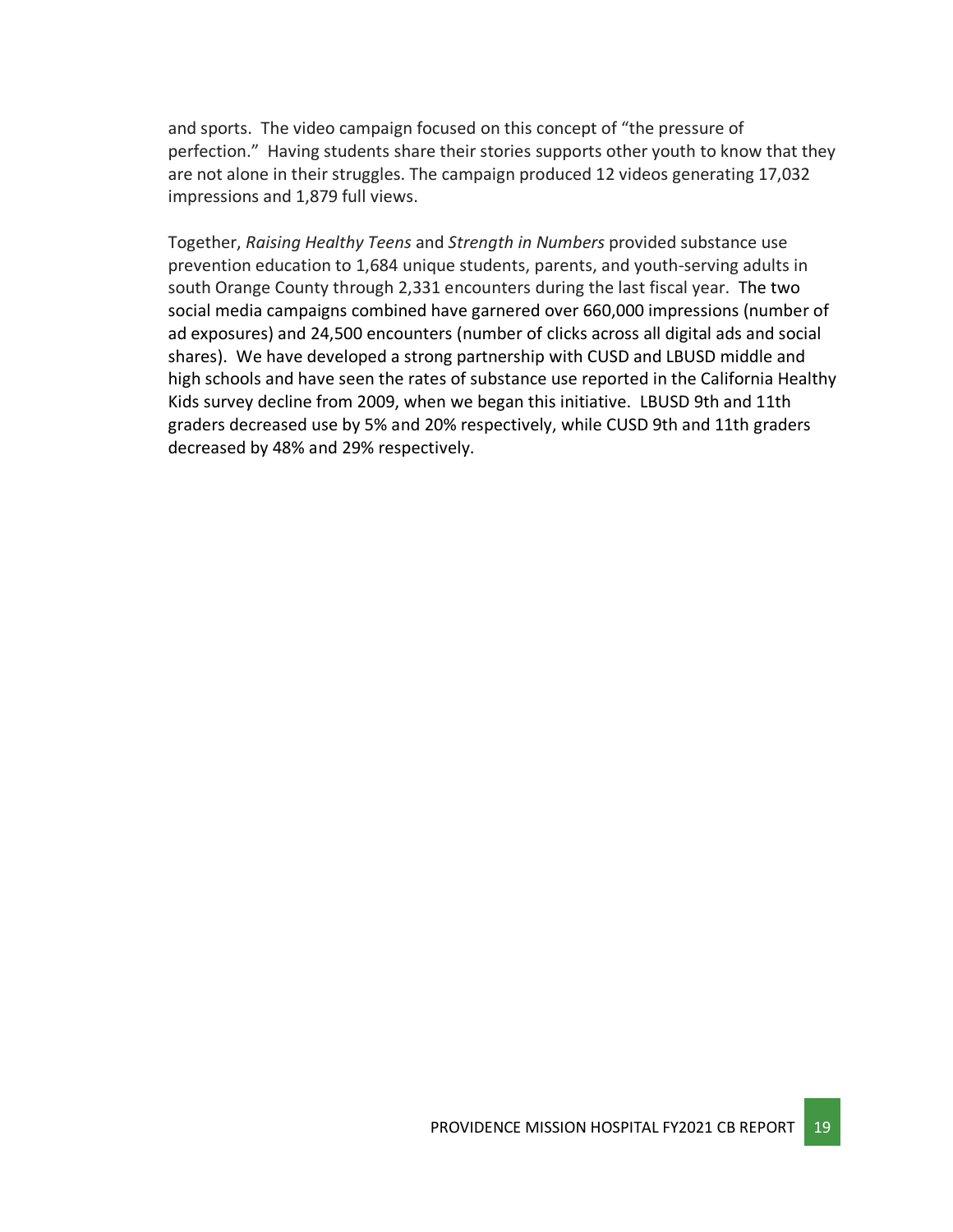### COMMUNITY NEED ADDRESSED #2: HOMELESSNESS AND AFFORDABLE HOUSING

### *Population Served*

South Orange County residents and individuals experiencing chronic homelessness

### *Long-Term Goal(s)/ Vision*

Reduce chronic homelessness, support the number of persons entering bridge and supportive housing and strengthen affordable housing policies in the 2021-2028 housing elements.

#### *Outcome Measures*

- Reduce chronic homelessness in South Orange County by 2022 as measured by the rate of individuals experiencing chronic homelessness in the Annual Point in Time Count (2019 = 763)
- Continue securing bridge and permanent supportive housing solutions for identified residents in South County
- Strengthen affordable housing policies in the 2021-2028 housing elements in at least 2 target South Orange County cities by 2022.

| <b>Strategy</b>                                                                                                                                            | Population<br><b>Served</b> | <b>Strategy</b><br><b>Measure</b>                                   | <b>Baseline</b> | <b>FY21</b><br><b>Accomplishments</b>              |
|------------------------------------------------------------------------------------------------------------------------------------------------------------|-----------------------------|---------------------------------------------------------------------|-----------------|----------------------------------------------------|
| 1 <sub>1</sub><br>Train a<br>minimum of<br>100 housing<br>champions in<br>South Orange<br>County cities to<br>support<br>affordable<br>housing<br>projects | Residents                   | # of housing<br>champions<br>trained                                | $\mathbf 0$     | 200 residents                                      |
| 2.<br>Engage with<br>housing<br>champions in<br>local city<br>housing<br>element<br>process to<br>promote<br>stronger                                      | Residents                   | Residents<br>engaged in<br>Planning and<br>City Council<br>meetings | $\mathbf 0$     | 11 residents<br>engaged in local<br>city processes |

#### *Table 3. Strategies and Strategy Measures for Addressing Homelessness and Affordable Housing*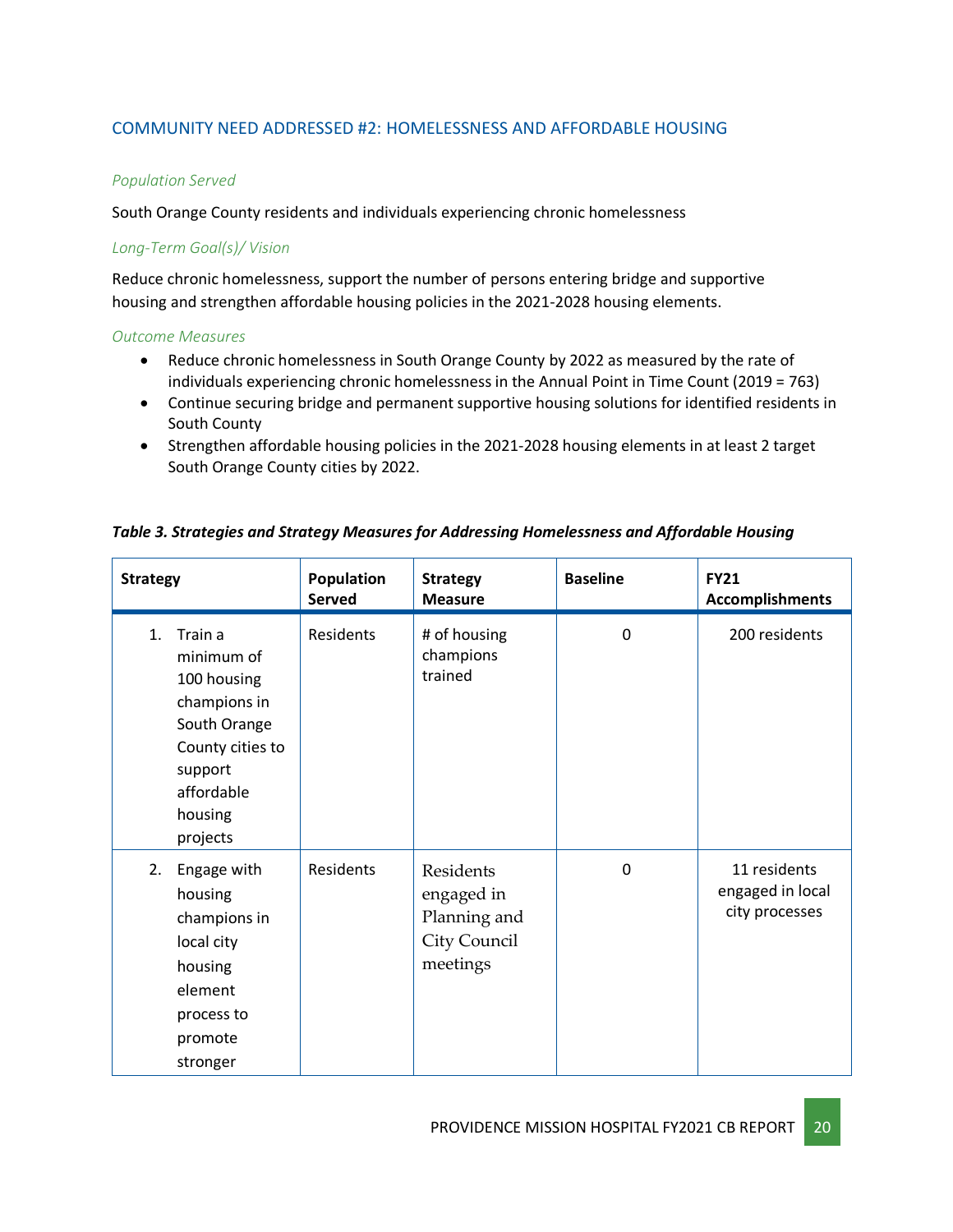| <b>Strategy</b> |                                                                                                                                                | Population<br><b>Served</b>                            | <b>Strategy</b><br><b>Measure</b>                          | <b>Baseline</b> | <b>FY21</b><br><b>Accomplishments</b> |
|-----------------|------------------------------------------------------------------------------------------------------------------------------------------------|--------------------------------------------------------|------------------------------------------------------------|-----------------|---------------------------------------|
|                 | policies in the<br>2021-2028<br>housing<br>elements that<br>will result in<br>more affordable<br>housing                                       |                                                        |                                                            |                 |                                       |
| 3.              | Continue<br>securing bridge<br>and permanent<br>supportive<br>housing<br>solutions for<br>identified<br>residents in<br>South Orange<br>County | Residents                                              | Clients receiving<br>bridge and<br>supportive<br>solutions | 0               | 20 clients                            |
| 4.              | Continue the<br><b>Care Navigation</b><br>program and<br>implement best<br>practices<br>identified in the<br>region                            | Individuals<br>experiencing<br>chronic<br>homelessness | Patients in<br>custodial care                              | $\mathbf 0$     | <b>Baseline being</b><br>established  |

#### *Evidence Based Sources*

Insights from Housing Policy Research: The Impacts of Affordable Housing on Health: [https://www.rupco.org/wp-content/uploads/pdfs/The-Impacts-of-Affordable-Housing-on-Health-](https://www.rupco.org/wp-content/uploads/pdfs/The-Impacts-of-Affordable-Housing-on-Health-CenterforHousingPolicy-Maqbool.etal.pdf)[CenterforHousingPolicy-Maqbool.etal.pdf](https://www.rupco.org/wp-content/uploads/pdfs/The-Impacts-of-Affordable-Housing-on-Health-CenterforHousingPolicy-Maqbool.etal.pdf)

Housing and Family Economic Well-Being[: https://www.hcd.ca.gov/policy-research/plans](https://www.hcd.ca.gov/policy-research/plans-reports/docs/pb02housing_economic_well_being0214.pdf)[reports/docs/pb02housing\\_economic\\_well\\_being0214.pdf](https://www.hcd.ca.gov/policy-research/plans-reports/docs/pb02housing_economic_well_being0214.pdf)

### *Resource Commitment*

\$800,000 to support this effort and our partners, which include two community care navigators and grants to partner organizations.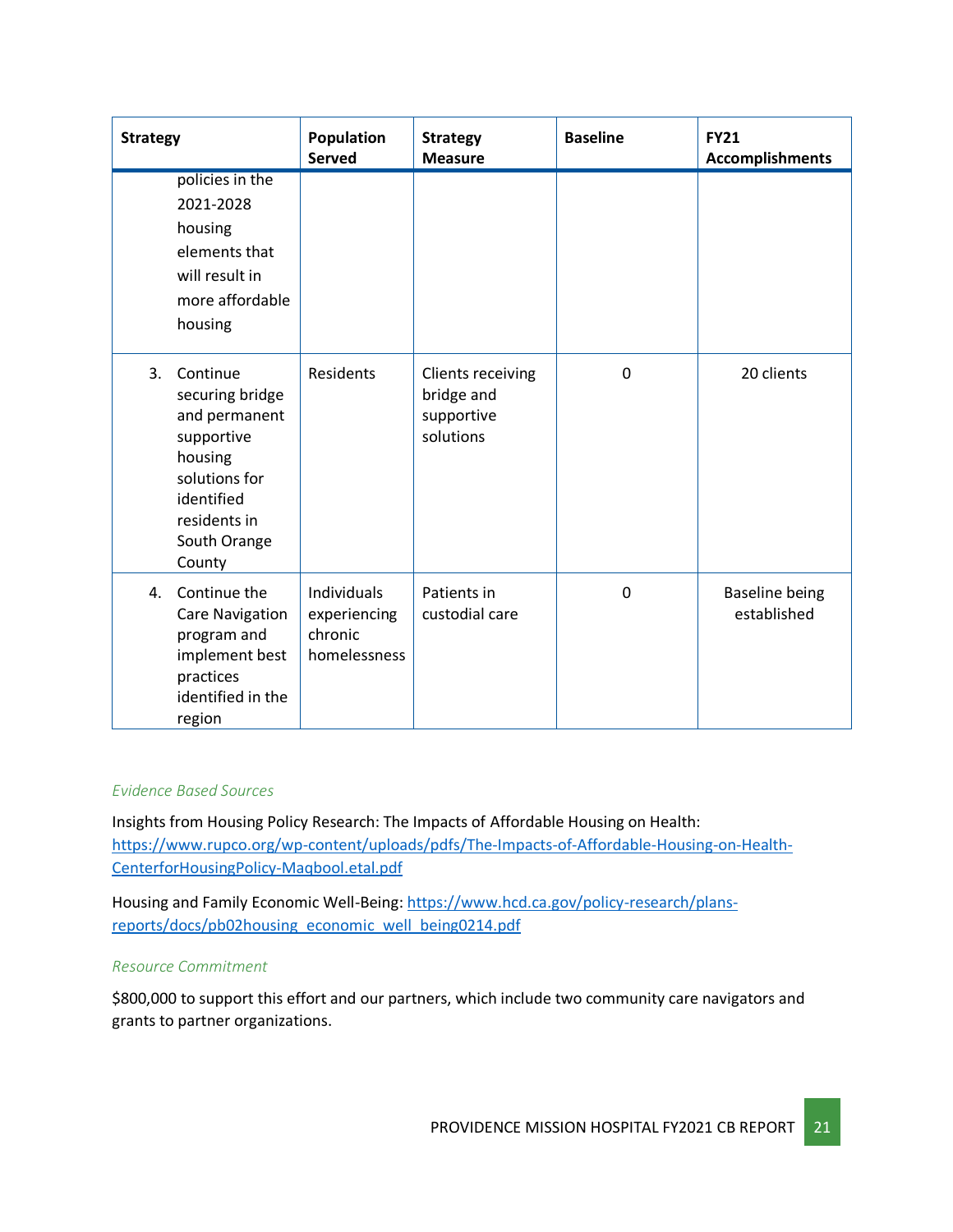### *Key Community Partners*

Kennedy Commission; Family Assistance Ministries, Families Forward, Family Solutions Collaborative, Friendship Shelter, Habitat for Humanity, Illumination Foundation, Mercy House, Our Father's Table, South County Outreach, United Way OC, YIMBY

### *2021 Accomplishments*

In FY21, 117 housing champions were trained by our partners OC United Way and YIMBY. 11 engaged in housing element work to promote stronger policies that will result in affordable housing. In addition, local resident coalitions have developed in the cities of Laguna Beach, Lake Forest, Mission Viejo, and San Juan Capistrano to advocate for affordable housing. Providence Mission Hospital piloted a housing mitigation program with Family Assistance Ministries (FAM). This effort helped 43 individuals in 2021, with 7 individuals obtain permanent housing with an additional 13 individuals linked to permanent housing opportunities with housing search still in progress. A regional care navigator work group has been convened to share best practices and collect common metrics across the three Providence hospitals in Orange County.

### COMMUNITY NEED ADDRESSED #3: EQUITY/RACIAL DISPARITIES

### *Population Served*

Limited English Proficient (LEP) Residents with low incomes in South Orange County

Young adults from diverse backgrounds interested in medical careers

### *Long-Term Goal(s)/ Vision*

Improve the health outcomes of uninsured and underinsured residents.

| Table 4. Strategies and Strategy Measures for Addressing Equity & Racial Disparities |  |  |
|--------------------------------------------------------------------------------------|--|--|
|--------------------------------------------------------------------------------------|--|--|

|    | <b>Strategy</b>                                                                                                                              | Population<br>Served                            | <b>Strategy</b><br><b>Measure</b> | <b>Baseline</b>  | 2021<br>Accomplishment |
|----|----------------------------------------------------------------------------------------------------------------------------------------------|-------------------------------------------------|-----------------------------------|------------------|------------------------|
| 1. | Provide services to<br>LEP adults with low-<br>incomes through<br>efforts coordinated by<br>the Community<br>Health Investment<br>Department | <b>LEP</b><br>Residents<br>with low-<br>incomes | # of participants<br>at events    | 18,535<br>(FY19) | 34,617<br>encounters   |
| 2. | Host events that<br>promote inclusion,<br>diversity and                                                                                      | Residents                                       | # participants at<br>events       | 160<br>(2019)    | 186                    |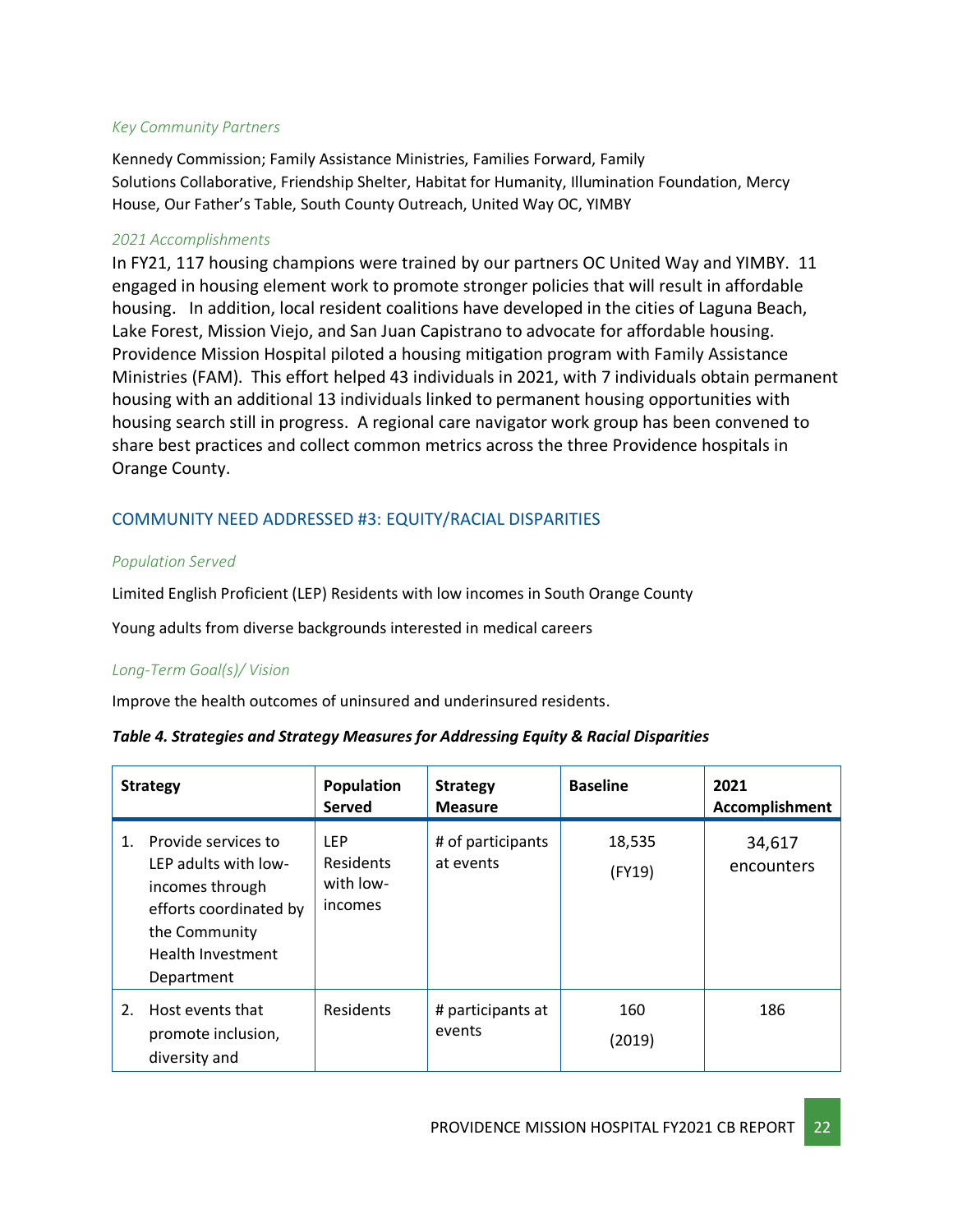|    | <b>Strategy</b>                                                                                                                                             | <b>Population</b><br><b>Served</b>                                                               | <b>Strategy</b><br><b>Measure</b>          | <b>Baseline</b>  | 2021<br>Accomplishment |
|----|-------------------------------------------------------------------------------------------------------------------------------------------------------------|--------------------------------------------------------------------------------------------------|--------------------------------------------|------------------|------------------------|
|    | multiculturalism in<br>South Orange County                                                                                                                  |                                                                                                  |                                            |                  |                        |
| 3. | Reduce health<br>disparities in<br>alignment with local<br>feedback and PSJH<br>efforts                                                                     | Residents,<br>leadership of<br><b>PSJH</b><br>Diversity,<br>Equity and<br>Inclusion<br>Committee | To be<br>determined                        | To be determined | To be<br>determined    |
| 4. | <b>Empower LEP adults</b><br>with low-incomes to<br>reduce isolation and<br>improve resiliency<br>through Community<br><b>Health Investment</b><br>outreach | LEP<br><b>Residents</b><br>with low-<br>incomes                                                  | # of participants<br>at events             | 165<br>(FY19)    | 4,149                  |
| 5. | Implement the<br><b>COPE Health</b><br>Scholars Program                                                                                                     | College<br>students in<br>South<br>Orange<br>County                                              | # of scholars<br>participating per<br>year | 68<br>(2019)     | 250                    |

### *Evidence Based Sources*

Why Place Matters: Understanding the Role of Social Determinants of Health: [www.societyhealth.vcu.edu](http://www.societyhealth.vcu.edu/)

Confronting Racism by Achieving Health Equity: [www.chausa.org](http://www.chausa.org/)

Building Bridges: The Strategic Imperative for Advancing Health Equity and Racial Justice: [www.preventioninstitute.org](http://www.preventioninstitute.org/)

#### *Resource Commitment*

\$600,000 in staff time and operational expenses

#### *Key Community Partners*

Access California Services, Boys and Girls Club-Laguna Beach, Breakthrough SJC, Catholic Charities, Catholic Diocese of Orange: Office of Life, Justice & Peace, Coalition for Immigrant Rights (CHIRLA), Community Health Initiative OC (CHIOC), Community Legal Aid of Southern California Congregation of the Sisters of St. Joseph, Clergy & Laity United for Economic Justice (CLUE), COPE Health Scholars Program, Haitian Bridge Alliance, Interfaith Council of Greater Rancho Santa Margarita, Latino Health Access, Mission Basilica Immigration Ministry, OC Human Relations, OC Civic Engagement Table,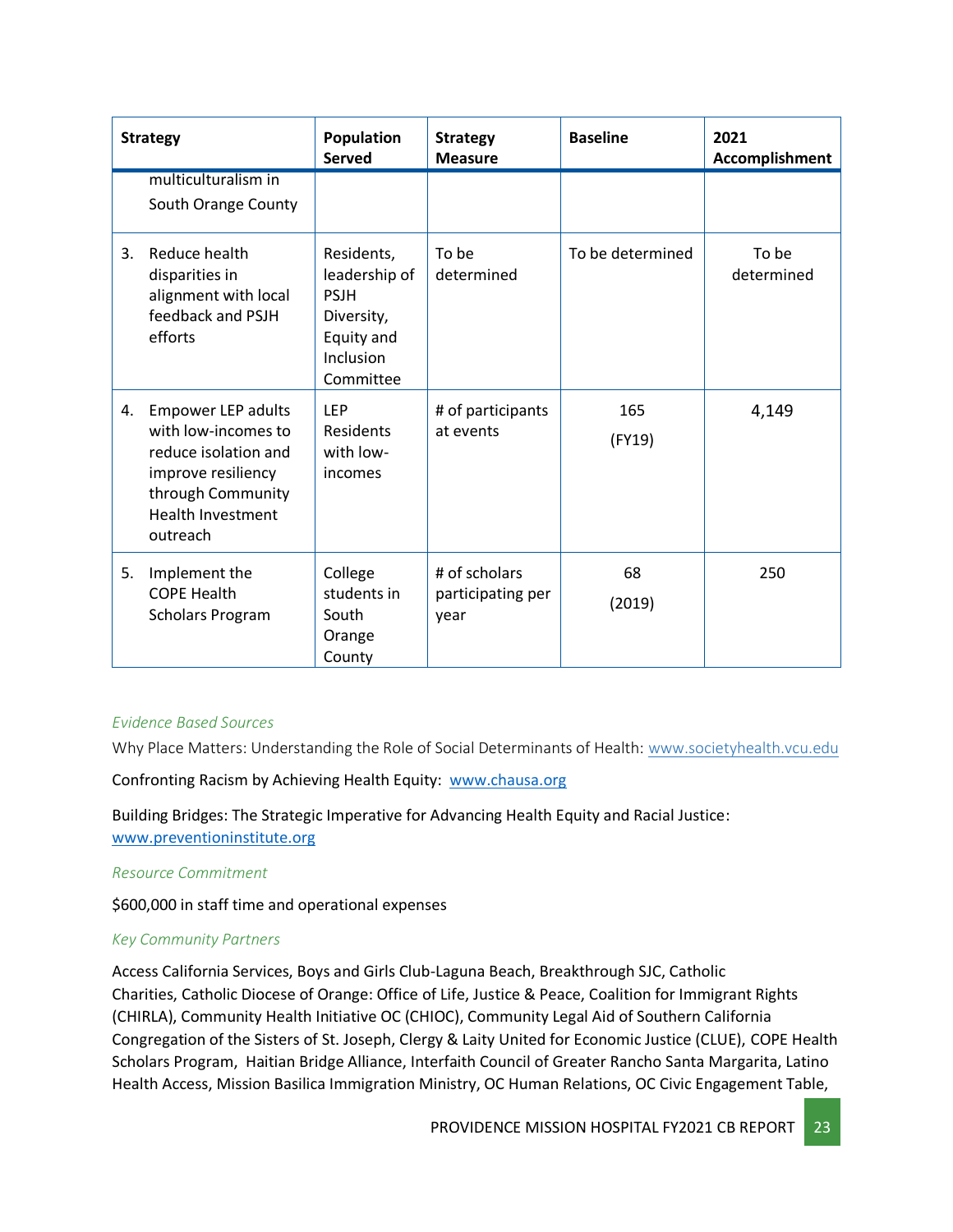OC Opportunity Initiative Funders Collaborative, OMID Multicultural Institute for Development, Orange County Community Foundation, OC Resilience, Our Savior's Lutheran Church, Public Law Center, St. Edward Church Social Justice Ministry, UNIDOS, Women for American Values and Ethics, World Relief

### 2021 *Accomplishments*

### **Strategy 1. Serve LEP adults with low incomes through efforts coordinated by the Community Health Investment Department.**

In FY21 the CHI team served a total of 14,475 unduplicated and 34,617 duplicated low income, limited English Proficient (LEP) individuals through 3 main efforts:  Immigration Relief services and programs, Access and Health Promotion programs, and the Retention and Utilization model for health care access coordination for the uninsured and newly insured.

The Immigration relief services and programs served 1,153 unduplicated and 4,635 duplicated low income, limited English Proficient (LEP) individuals through community forums and workshops on Health and Immigration, Know Your Rights & Family Preparedness plans, legal services, adult English as a second language classes, and emergency Covid 19 economic relief.

The Community Health Investment team implemented Access and Health Promotion programs serving 11,670 unduplicated and 23,824 duplicated low income, limited English Proficient (LEP) individuals. Efforts focused on disease prevention education on Covid-19 and chronic disease, coordination of Covid and Flu Clinics, Nurse Community Education and Nurse navigation in community settings; and Community Based Outreach & Service Education promoting the Family Resource Center and connecting clients to services.

The Outreach, Enrollment, Retention and Utilization model for health care access coordination for the uninsured and newly insured served 1,652 unduplicated and 6,158 duplicated low income, limited English Proficient (LEP) individuals. 1,113 individuals were enrolled for the first time in Medi-Cal, Covered California, Cal-Fresh, Cal-works and other social programs. 539 individual renewed applications. 4,506 duplicated individuals received education and counseling on how to access and use health insurance and other social service benefits.

### **Strategy 2. Increase participants attending events promoting inclusion, diversity and multiculturalism in South Orange County (2019 baseline = 160)**

In FY 2021, the Community Health Investment team implemented 20 events, where 361 participants attended diversity, inclusion and multicultural activities such as Inclusion and Diversity Awareness and Education campaigns, Public Witness events, Listening Circles with under-represented individuals, and the Interfaith Justice Collaborative of South Orange County compromise of faith based and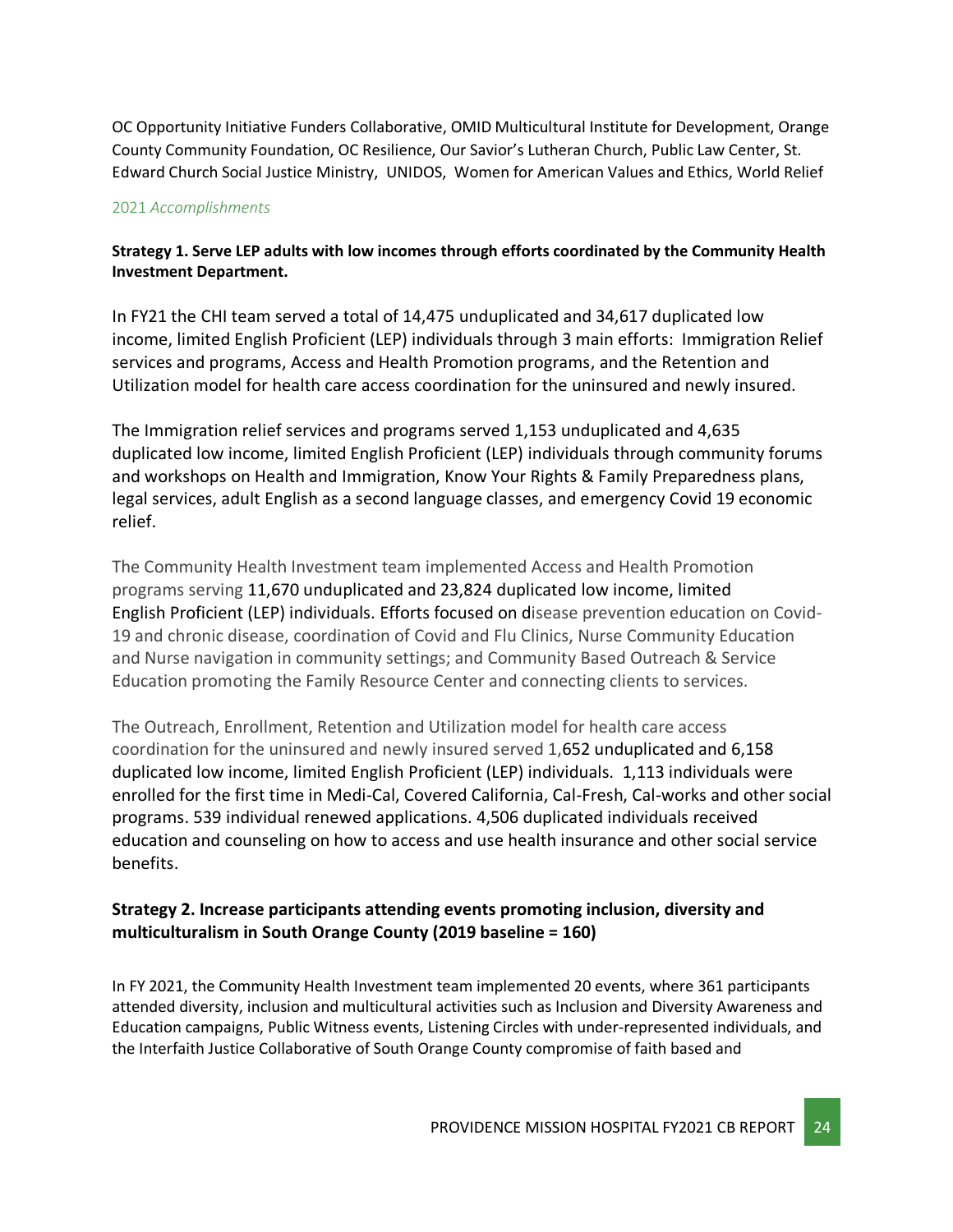community leaders promoting inclusion and belonging, and advocating for immigrants and other vulnerable groups rights in South OC.

In addition, Mission Hospital facilitated the formation of the South Orange County Equity Collaborative, with a mission to advance equity and justice for South OC's most vulnerable residents through community engagement, coordinated advocacy, and leveraging resources. The group began its formation in December 2020, and consists of a dozen agency and community leaders from South Orange County. The collaborative was selected as a cohort for the American Hospital Association Hospital Community Collaborative in 2021. A subset of the Equity Collaborative begins this 6-month learning experience in July 2021 to help strengthen efforts and create a lasting impact in South County.

### **Strategy 3. Develop and implement a plan to reduce the health disparity in alignment with local feedback and PSJH efforts (baseline to be determined)**

PSJH is collaborating with multiple agencies in Orange County to develop an equity approach that aligns with efforts across the region. As the plan is formalized, we will integrate approaches to reduce health disparities identified.

### **Strategy 4. Empower LEP individuals with low incomes to reduce isolation and improve resiliency through Community Health Investment outreach.**

In FY21, Efforts to empower residents focused on civic engagement education and community building efforts. We served 3,802 unduplicated and 4,149 duplicated Limited English Proficient individuals with low incomes.

We partnered with the Coalition for Humane Immigrant Rights (CHIRLA), The Orange County Civic Engagement Table, Latino Health Access and the Copes Scholars to implement civic engagement education via phone banking and digital organizing practices to support the US Census campaign and voting education and voting registration serving 3,724 unduplicated and 3,884 duplicated individuals. We provided training and support to 41 unduplicated and 130 duplicated community leaders and volunteers through the Community Engagement Action Councils at Mission sponsored Family Resource Centers, and a partnership with Orange County Health Care Agency Resident Leadership training.

We supported 29 community building efforts with 78 unduplicated and 265 duplicated residents. Activities focus on volunteer opportunities for the Family Resource Center Community Engagement Action Councils, listening circles with Faith Based groups to discuss the needs in the community and opportunities for involvement, and Immigration Reform Advocacy and inclusion and belonging efforts activities with Community leaders.

### **Strategy 5. Increase the number of enrollees into the COPE Health Scholars Program (2019 baseline = 68).**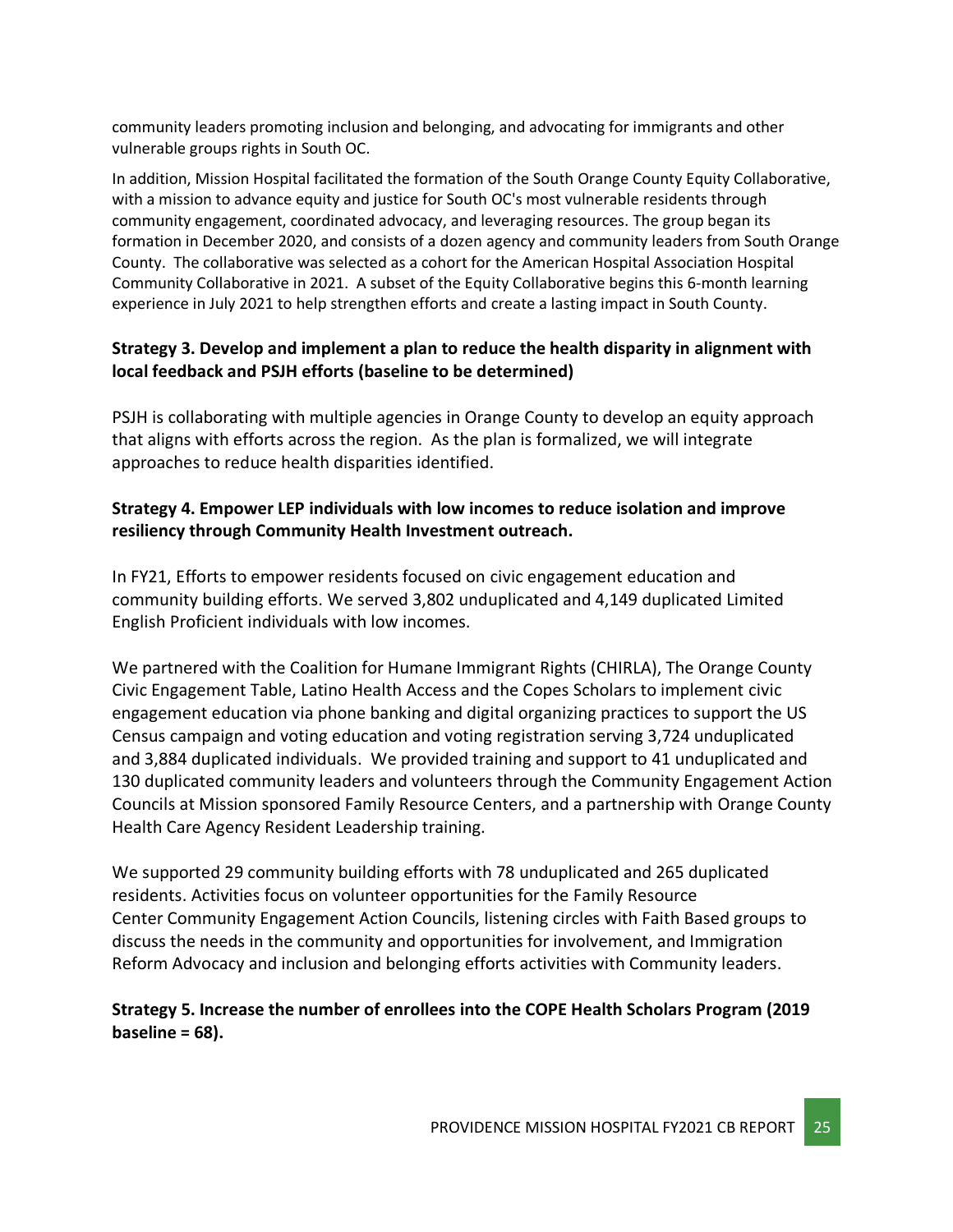<span id="page-25-0"></span>In FY21**,** 250 Cope Health Scholars were enrolled in the program at Mission Hospital. There were 4,317 encounters during the fiscal year. Cope scholars held rotations through many clinical departments, and the Community Health Investment team. The Health Scholar program at Mission Hospital experienced significant growth during this year with a total of 155 students actively participating in the program and 21 leaders serving on the leadership team by June 2021. 33% of our students identified as Asian, Black or African American, Pacific Islander, American Indian, or two or more races and 61% of our scholars spoke a language other than English. Departments that were closed for shifting to Health Scholars due to the pandemic had all reopened by the end of the year and additional departments such as Interpreter Services, Labor and Delivery, and Emergency Department now host Health Scholars. Additionally, Health Scholars had contributed support to the Covid-19 vaccination clinic that began in December 20201 through Spring 2021. To further the experience and impact of Health Scholars, we initiated the creation of our Health Scholar Focus Group and implemented patient guide rounding in all in-patient departments where scholars participate.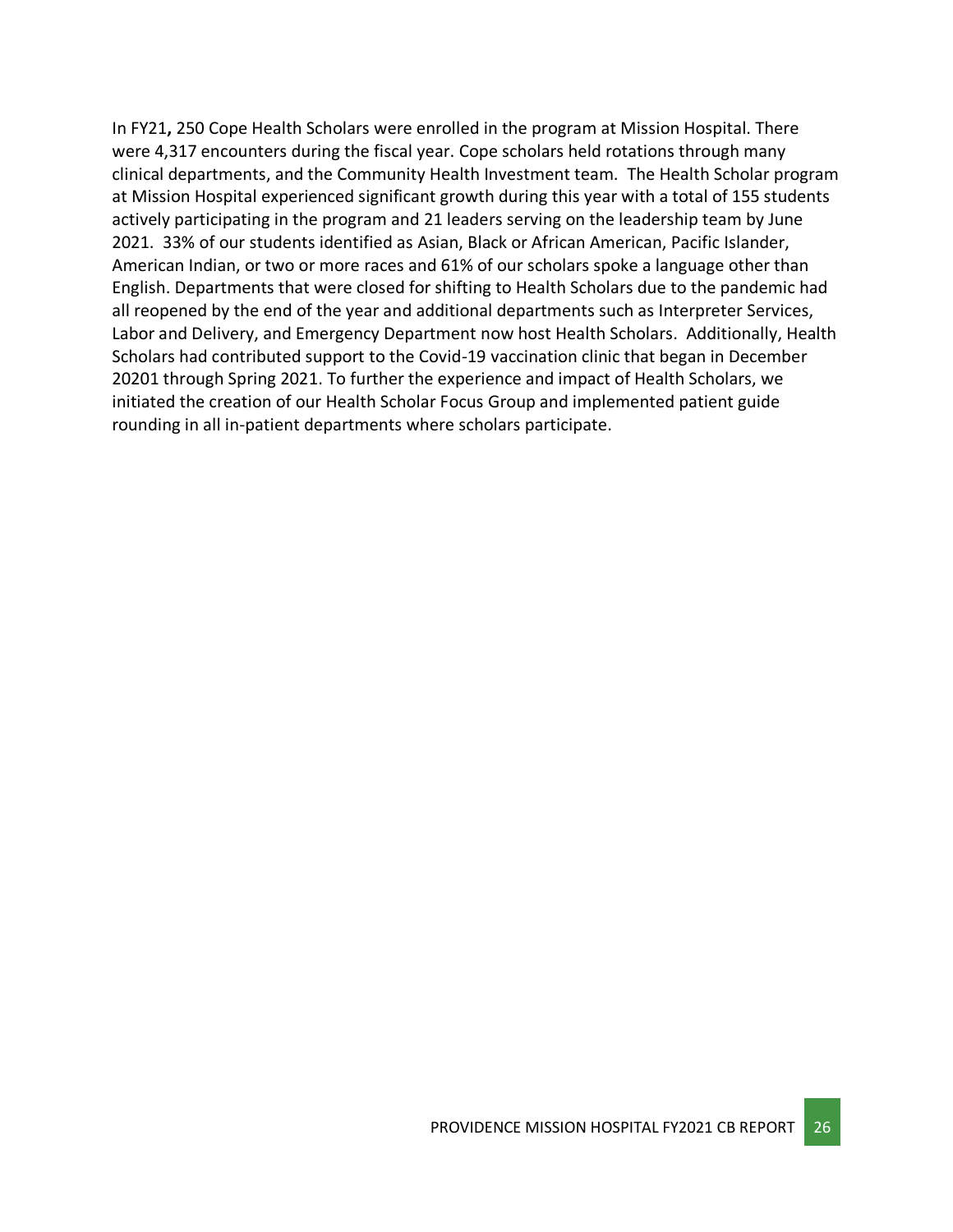# Other Community Benefit Programs

|  |  |  |  | Table 5. Other Community Benefit Programs in Response to Community Needs |
|--|--|--|--|--------------------------------------------------------------------------|
|--|--|--|--|--------------------------------------------------------------------------|

| Initiative<br>(Community Need<br>Addressed) | Program<br><b>Name</b>         | <b>Description</b>                                                                                                                                                                                                                                                                                                                                                                                                                                                                                                                                                                                                                                                                                                                                                                                                                                                                                                                                                                                                                                                                                                                                                                                                                                                                                                                                                                                                                                            | Population<br><b>Served (Low</b><br>Income,<br>Vulnerable<br>or Broader<br>Community) |
|---------------------------------------------|--------------------------------|---------------------------------------------------------------------------------------------------------------------------------------------------------------------------------------------------------------------------------------------------------------------------------------------------------------------------------------------------------------------------------------------------------------------------------------------------------------------------------------------------------------------------------------------------------------------------------------------------------------------------------------------------------------------------------------------------------------------------------------------------------------------------------------------------------------------------------------------------------------------------------------------------------------------------------------------------------------------------------------------------------------------------------------------------------------------------------------------------------------------------------------------------------------------------------------------------------------------------------------------------------------------------------------------------------------------------------------------------------------------------------------------------------------------------------------------------------------|---------------------------------------------------------------------------------------|
| 1. Access to<br>Care                        | Camino<br><b>Health Center</b> | Since 1982, Camino Health Center's mission<br>has been to improve the health of the<br>underserved in south Orange County by<br>providing affordable, quality, primary health<br>care. In fiscal year 2021, Camino Health Center<br>served 14,978 low-income patients and<br>provided 49,229 visits across its medical,<br>dental, behavioral health, and optometry<br>programs. During the same period, Camino's<br>Women, Infants, and Children (WIC)<br>supplemental nutritional program issued over<br>45,300 food packages and conducted more<br>than 20,000 participant contacts.<br>Health center services are provided through<br>Camino's three locations in San Juan<br>Capistrano, San Clemente, and Lake Forest. In<br>June of 2021, Camino relocated its San<br>Clemente health center to a larger facility,<br>enabling the health center to provide more<br>care to patients living in the county's<br>southernmost community.<br>To increase access to care for working families,<br>Camino provides services six days a week,<br>including weekday evenings.<br>Camino continues to see new Medi-Cal<br>patients, ending the year with an all-time high<br>number of assigned members. The number of<br>uninsured patients remains high as well; 37%<br>percent of the health center's medical visits in<br>fiscal year 2021 were for uninsured patients.<br>Camino continues to emphasize patient<br>centered medical home practices and an | Low-income<br>and<br>vulnerable                                                       |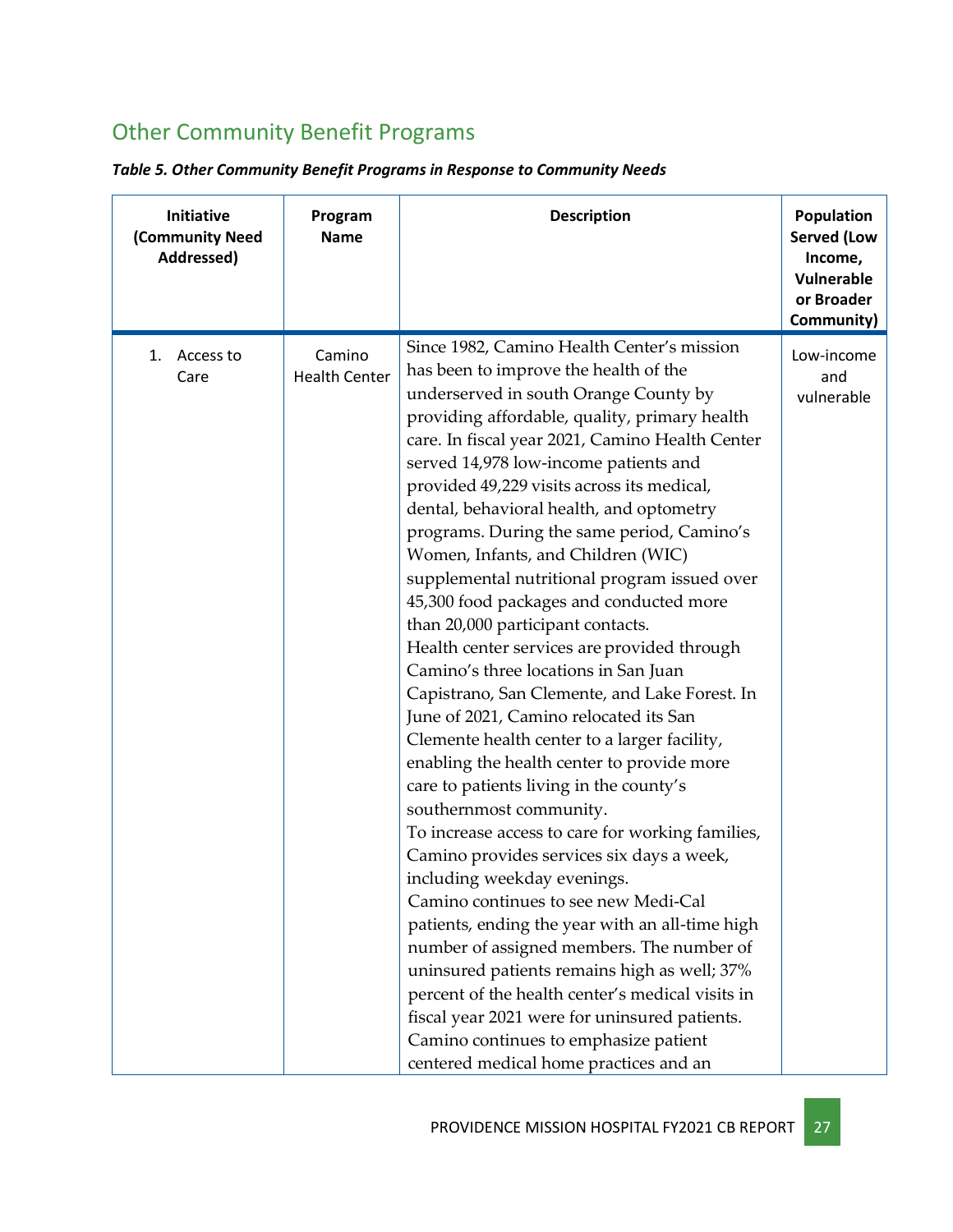| Initiative<br>(Community Need<br>Addressed) | Program<br><b>Name</b> | <b>Description</b>                                                                                                                                                                                                                                                                                                                                                                                                                                                                                                                                                                                                                                                                                                                                                                                                                                                                                                                                                                                                                                                                                                                                                                                                                                                                                                                                                                                                                                                                           | Population<br><b>Served (Low</b><br>Income,<br>Vulnerable<br>or Broader<br>Community) |
|---------------------------------------------|------------------------|----------------------------------------------------------------------------------------------------------------------------------------------------------------------------------------------------------------------------------------------------------------------------------------------------------------------------------------------------------------------------------------------------------------------------------------------------------------------------------------------------------------------------------------------------------------------------------------------------------------------------------------------------------------------------------------------------------------------------------------------------------------------------------------------------------------------------------------------------------------------------------------------------------------------------------------------------------------------------------------------------------------------------------------------------------------------------------------------------------------------------------------------------------------------------------------------------------------------------------------------------------------------------------------------------------------------------------------------------------------------------------------------------------------------------------------------------------------------------------------------|---------------------------------------------------------------------------------------|
|                                             |                        | integrated service delivery model. This year the<br>health center grew its behavioral health<br>program by adding the position of Associate<br>Behavioral Health Specialists. These are<br>providers who have a Master's in Social Work<br>(MSW) and are working on their hours to<br>become licensed clinical social workers. The<br>addition of two Associate Behavioral Health<br>Specialists in the fiscal year increased access to<br>behavioral health services.<br>Camino Health Center is a leader in the<br>community in the fight against the COVID-19<br>pandemic. Throughout the year, Camino<br>offered tests, vaccinations, and treatment to<br>those effected by COVID-19. During the height<br>of the pandemic, telehealth services were an<br>essential tactic for delivering care. Though<br>by the end of the fiscal year, a majority of<br>patient visits were seen in-person.<br>Camino received additional supplemental<br>grant funding through the American Rescue<br>Plan from the U.S. Health Services and<br>Resources Administration (HRSA). This<br>grant was vital to the health center to prepare,<br>prevent, and respond to COVID-19.<br>As a key provider of care to the low-income and<br>underserved in south Orange County, Camino<br>was acknowledged by HRSA for its work in<br>2020 to advance Health Information Technology<br>(HIT) for quality, COVID-19 data reporting, and<br>for maintaining its patient centered medical<br>home recognition. |                                                                                       |
| 2.<br>Access to<br>Care                     | Community<br>Care      | The Community Care Navigators engaged<br>with 332 frequent visitors to our<br>Emergency Departments (ED), clients who                                                                                                                                                                                                                                                                                                                                                                                                                                                                                                                                                                                                                                                                                                                                                                                                                                                                                                                                                                                                                                                                                                                                                                                                                                                                                                                                                                        | Low-income<br>vulnerable                                                              |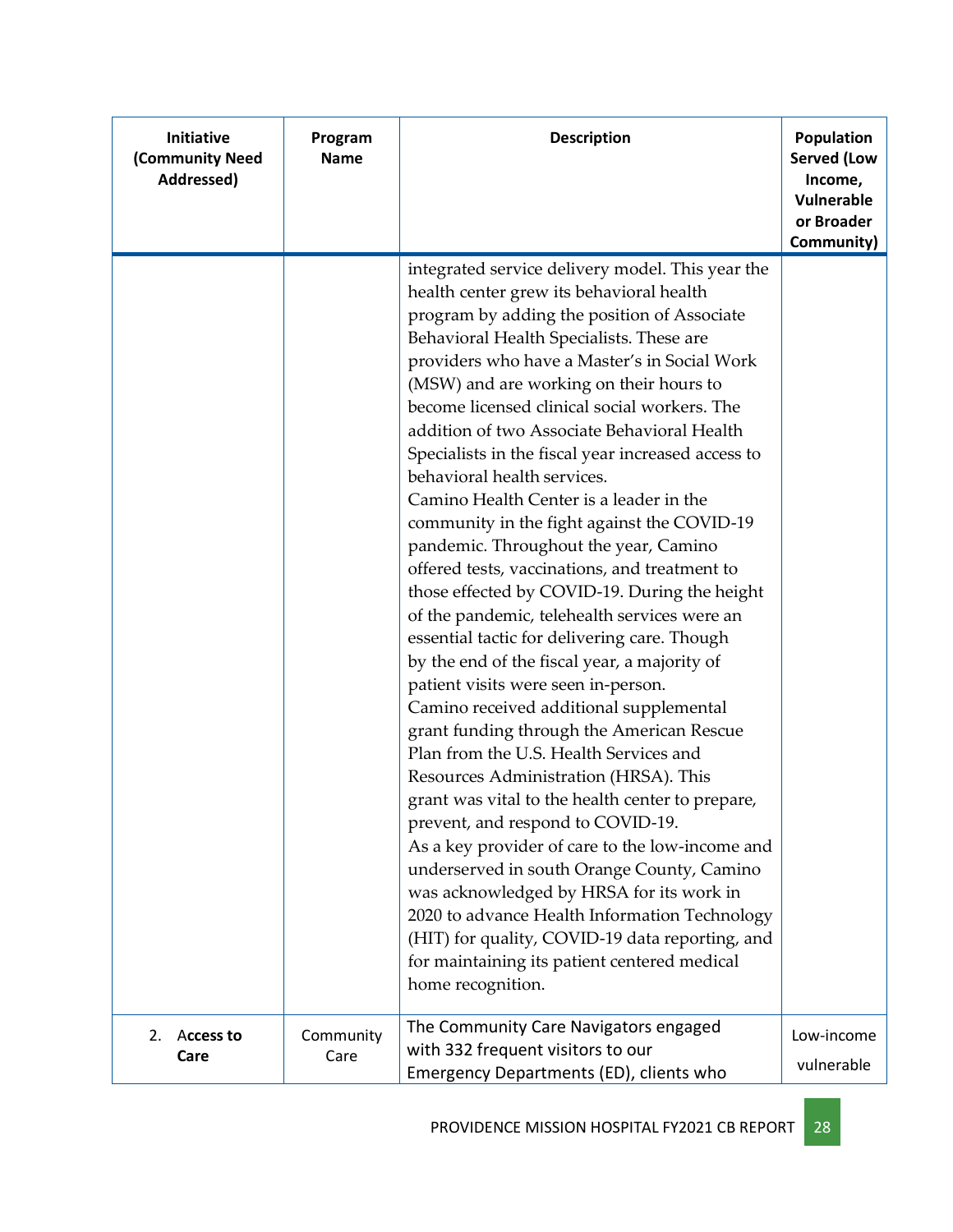| Initiative<br>(Community Need<br>Addressed) | Program<br><b>Name</b>               | <b>Description</b>                                                                                                                                                                                                                                                                                                                                                                                                                                                                                                                                                                                                                                                                                                                                                                                                                                                                                                                                                                                                                                                                                                                                                                                          | <b>Population</b><br><b>Served (Low</b><br>Income,<br><b>Vulnerable</b><br>or Broader<br>Community) |
|---------------------------------------------|--------------------------------------|-------------------------------------------------------------------------------------------------------------------------------------------------------------------------------------------------------------------------------------------------------------------------------------------------------------------------------------------------------------------------------------------------------------------------------------------------------------------------------------------------------------------------------------------------------------------------------------------------------------------------------------------------------------------------------------------------------------------------------------------------------------------------------------------------------------------------------------------------------------------------------------------------------------------------------------------------------------------------------------------------------------------------------------------------------------------------------------------------------------------------------------------------------------------------------------------------------------|-----------------------------------------------------------------------------------------------------|
|                                             | Navigator<br>program                 | are uninsured or under-insured, homeless,<br>experiencing chronic medical problems,<br>severe mental illness or substance<br>use. 5,717 encounters were provided for<br>these clients. Engaged clients<br>averaged 2.5 ED visits per quarter,<br>compared to a history of 6.3 visits for that<br>population in general, a 60% reduction.<br>Using the One Care Vermont as an<br>indicator of the social determinants of<br>health, 33% of clients showed significant<br>improvement.<br>102 of these frequent visitors were then<br>able to be discharged from the Care<br>Navigation program because they<br>received services that addressed their<br>social and health care needs.<br><b>Community Care Navigators contacted</b><br>49 uninsured or underinsured patients with<br>"avoidable" visits to the ED to encourage these<br>clients to follow the discharge plan<br>recommended by the ED provider. Care<br>Navigators offered information about insurance<br>enrollment, and access to affordable or covered<br>primary care and urgent care. They assisted in<br>scheduling medical appointments,<br>and provided other community resources to<br>reduce future unnecessary visits to the ED. |                                                                                                     |
| 3.<br>Access to<br>Care                     | <b>Nurse</b><br>Navigator<br>Program | Community nursing program services ranged from<br>working with seniors to reduce isolation and<br>depression, to supporting 14 individuals who are<br>frequent ED visitors to manage chronic their<br>medical conditions.                                                                                                                                                                                                                                                                                                                                                                                                                                                                                                                                                                                                                                                                                                                                                                                                                                                                                                                                                                                   | Low-income<br>vulnerable                                                                            |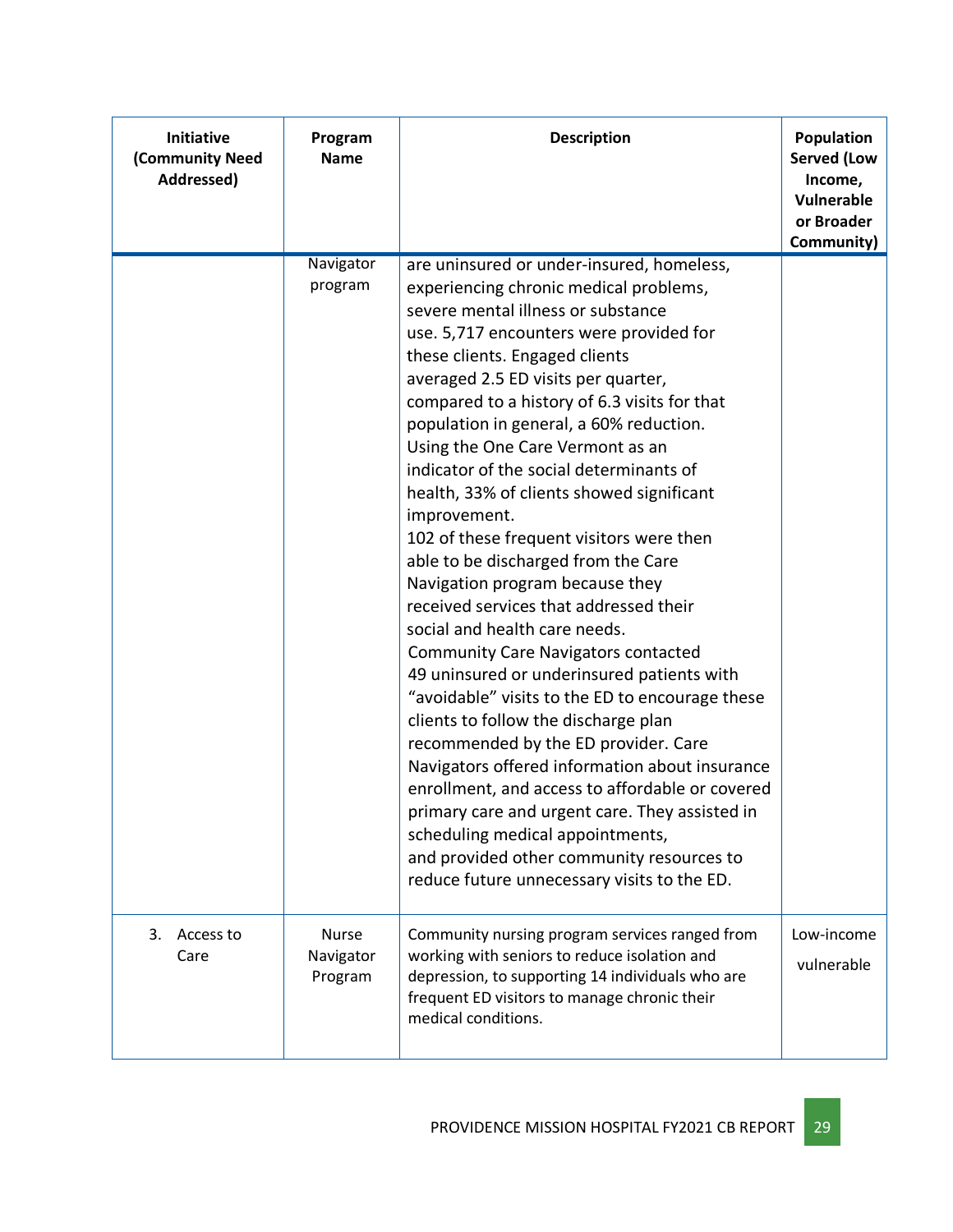| Initiative<br>(Community Need<br>Addressed)     | Program<br><b>Name</b>                                                           | <b>Description</b>                                                                                                                                                                                                                                                                                                                                                                                                                                                             | Population<br><b>Served (Low</b><br>Income,<br>Vulnerable<br>or Broader<br>Community) |
|-------------------------------------------------|----------------------------------------------------------------------------------|--------------------------------------------------------------------------------------------------------------------------------------------------------------------------------------------------------------------------------------------------------------------------------------------------------------------------------------------------------------------------------------------------------------------------------------------------------------------------------|---------------------------------------------------------------------------------------|
|                                                 |                                                                                  | Administered flu vaccinations for 482 low-income<br>residents. Assisted in scheduling 4 COVID-19<br>community vaccination clinics and conducted one.<br>Provided COVID-19 vaccinations for 160 hospital<br>caregivers.                                                                                                                                                                                                                                                         |                                                                                       |
|                                                 |                                                                                  | Nurse Navigator provided 997 encounters with<br>community members. Followed up with 42 clients<br>recently discharged from the Hospital who were at<br>high risk of readmission or death within 30 days,<br>and with patients who had received treatment for<br>congestive heart failure. Nurse Navigator assessed<br>needs, provided resources and education,<br>coordinated care to decrease chances of<br>readmission, and accompanied clients to medical<br>appointments.  |                                                                                       |
|                                                 |                                                                                  | The Community Nurse Navigator served as<br>preceptor for 5 RN-BSN first and second semester<br>students for a total of 440 hours of training and<br>community support services; and 35 additional<br>nursing students staffed our flu clinics.                                                                                                                                                                                                                                 |                                                                                       |
| Economic<br>4.<br>Mobility/<br>Mental<br>Health | WorkForce<br>Development:<br>Mental<br>Health<br>Counseling<br>Intern<br>Program | Clinical Social Work Student Interns and Marriage &<br>Family Therapist Student Interns receive<br>orientation, training and clinical supervision to offer<br>therapy and case management services at the<br>Family Resource Centers. 12 Student Interns,<br>supervised by our licensed Intern<br>Coordinator, offered therapy to low-income and<br>vulnerable clients, contributing greatly to the total<br>number of clients served through our Mental Health<br>Initiative. | Low-income<br>Vulnerable<br><b>Broader</b><br>community                               |
| 5.<br>Access to<br>Care/Mental<br>Health        | Family<br>Resource<br>Centers                                                    | Two family resource centers are managed in the<br>community to provide access to social services for<br>community members with limited resources. The<br>following services are provided: Mental Health<br>services, Skills for Life                                                                                                                                                                                                                                           | Low-income<br>Vulnerable                                                              |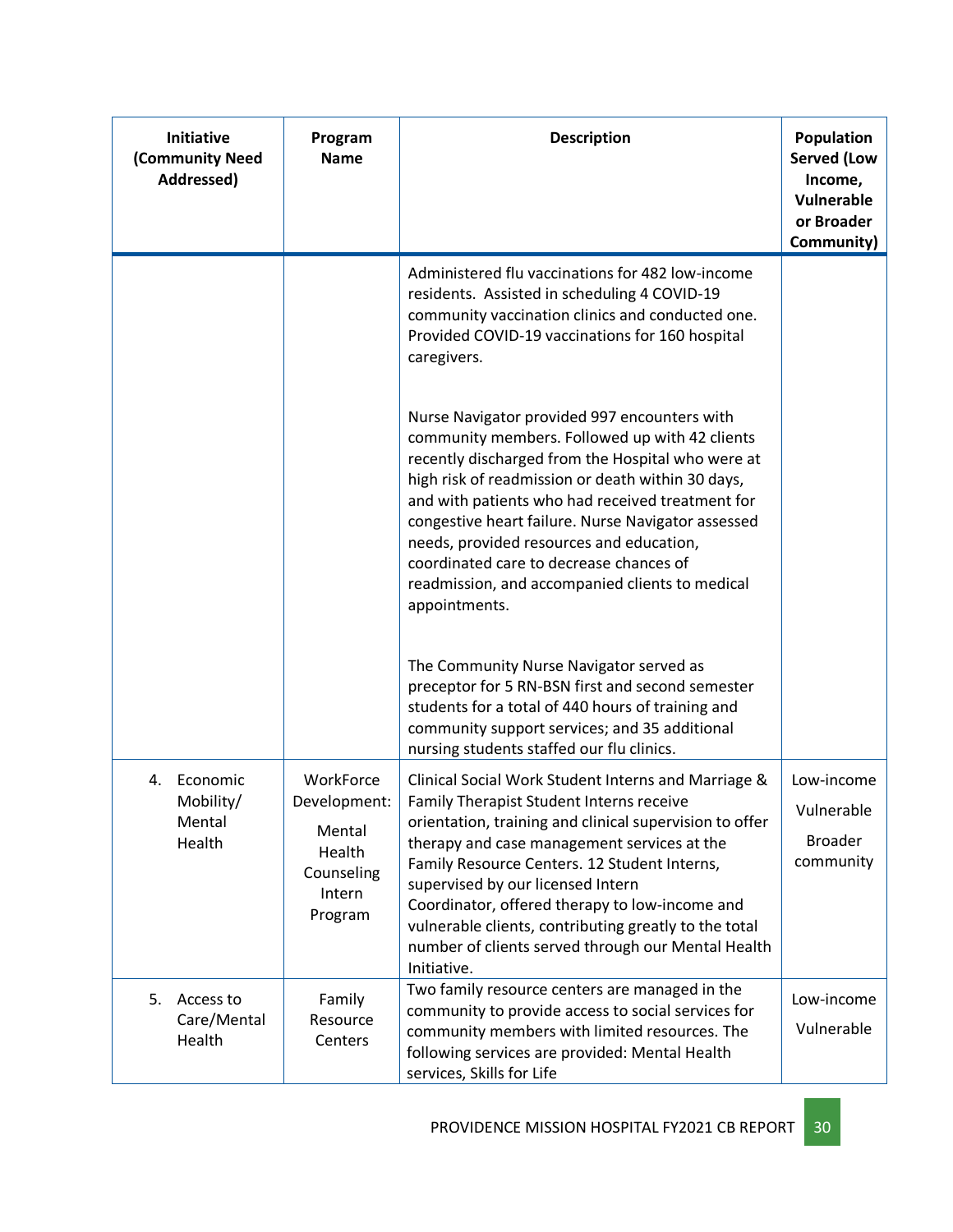| <b>Initiative</b><br>(Community Need<br>Addressed) | Program<br><b>Name</b> | <b>Description</b>                                                                                                                                                                                                                                                                                                                                                                                                                                                                                                                                                                                                                                                                                                                                                                                                                                                                                                                                                                                                         | Population<br><b>Served (Low</b><br>Income,<br>Vulnerable<br>or Broader<br>Community) |
|----------------------------------------------------|------------------------|----------------------------------------------------------------------------------------------------------------------------------------------------------------------------------------------------------------------------------------------------------------------------------------------------------------------------------------------------------------------------------------------------------------------------------------------------------------------------------------------------------------------------------------------------------------------------------------------------------------------------------------------------------------------------------------------------------------------------------------------------------------------------------------------------------------------------------------------------------------------------------------------------------------------------------------------------------------------------------------------------------------------------|---------------------------------------------------------------------------------------|
|                                                    |                        | programs, Health Insurance and Social Programs<br><b>Enrollment and Counseling, Parenting Support</b><br>& Education, Parent/Child<br>classes, Family Advocacy, Information<br>& Resource Referral Services, Personal<br><b>Empowerment Programs, Community</b><br>Engagement and Leadership, Legal<br>Counseling, Adult English as a Second<br>Language classes, Limited<br>emergency financial assistance<br>These centers are lifelines for many people in the<br>community and serve a much-needed linkage to<br>community programs. Partnerships continue with<br>non-profit agencies, including newer relationships<br>with: Boys and Girls Club of Laguna Beach, Children<br>Bureau, Community Health Initiative of Orange<br>County, Families Assistance Ministries, Forward,<br>Human Options, Public Law Center,<br>Saddleback College, The Coalitions of Community<br>Health Centers, Orange County Social Services.<br>Total Encounters: 49,261 (both Centers combined)<br>SOC FRC: 18,676<br>CHEC FRC: 30,585 |                                                                                       |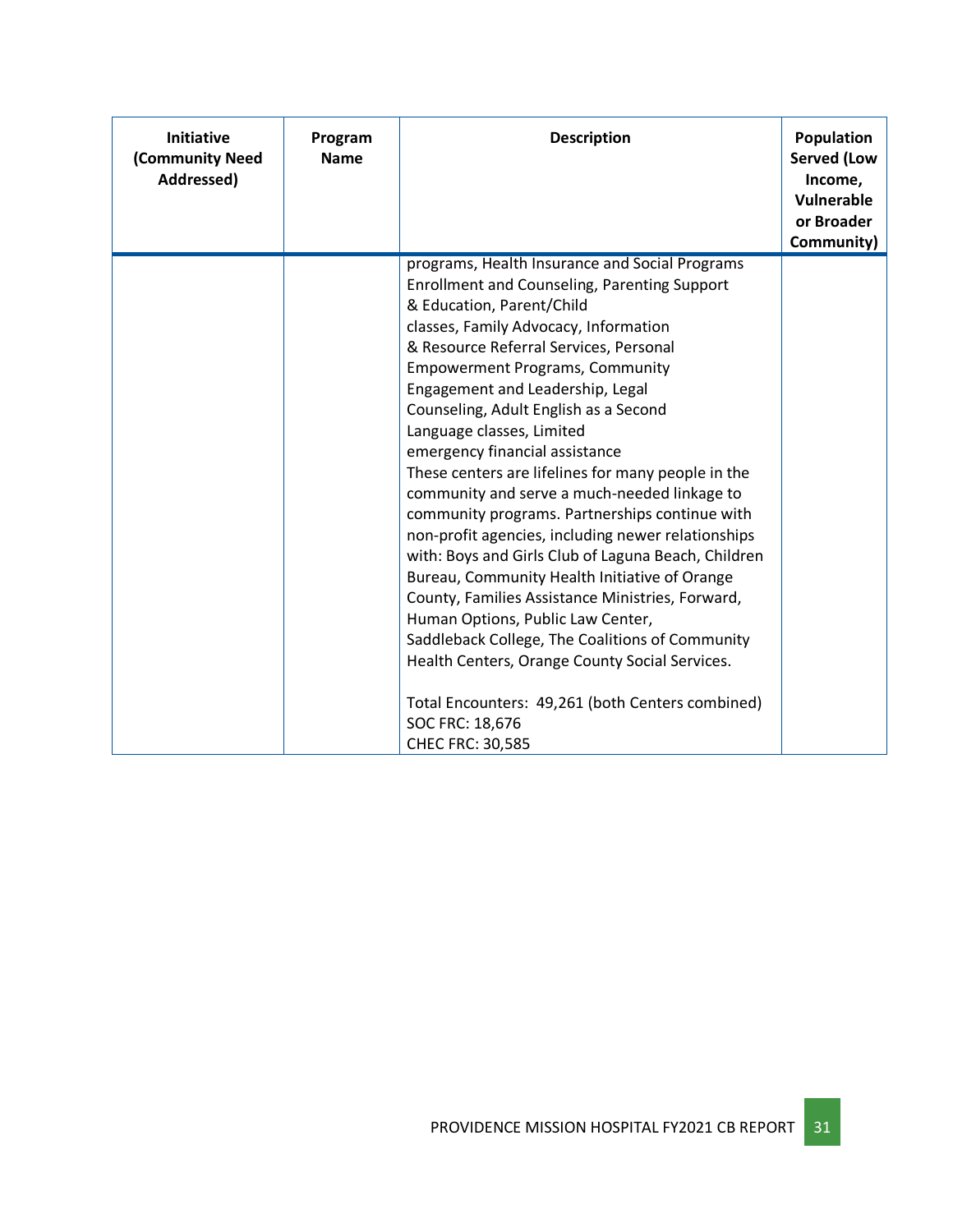# <span id="page-31-0"></span>FY21 COMMUNITY BENEFIT INVESTMENT

In FY21 Providence Mission Hospital invested a total of \$60,148,585 in key community benefit programs. \$59,338,232 was invested in community health programs for the poor. \$6,024,368 in charity care was provided, \$46,398,734 in unpaid cost of MediCal, including the Hospital Quality Assurance Fee Program, and \$3,346,738 in community benefits for the broader community. The hospital received \$50,808,760 income from the MediCal Hospital Quality Assurance Fee program for FY21. If it was not for the Hospital Quality Assurance Fee received, Unpaid Cost of MediCal would have been \$97,207,494. Providence Mission Hospital applies a ratio of cost to charge to quantify financial assistance at cost, unreimbursed Medicaid, other means-tested government programs. The cost to charge ratio is aligned with the IRS Form 990, Schedule H Worksheet 2. Our community benefit program expenses are reported in alignment with the total cost incurred to run our programs, and we offset any restricted revenue received to arrive at our net community benefit expense.

| <b>CA Senate Bill (SB) 697 Categories</b>                             | <b>Community Benefit Program Categories</b>      | <b>Net Benefit</b> |
|-----------------------------------------------------------------------|--------------------------------------------------|--------------------|
| <b>Medical Care for Vulnerable</b><br><b>Populations</b>              | Financial Assistance at cost                     | 6,024,368          |
|                                                                       | <b>Unpaid cost of Medicaid</b>                   | 46,398,734         |
|                                                                       | Unpaid other govt. programs                      |                    |
| <b>Other Benefits for Vulnerable</b><br><b>Populations</b>            | <b>Community Health Improvement Services</b>     | 2,276,595          |
|                                                                       | <b>Subsidized Health Services</b>                | 2,575,992          |
|                                                                       | Cash and In-Kind Contributions                   | 1,818,326          |
|                                                                       | <b>Community Building</b>                        |                    |
|                                                                       | <b>Community Benefit Operations</b>              | 244,217            |
|                                                                       | <b>Total Benefits for Vulnerable Populations</b> | 59,338,232         |
| <b>Other Benefits for the Broader</b><br><b>Community Populations</b> | <b>Community Health Improvement Services</b>     | 543,983            |
|                                                                       | <b>Subsidized Health Services</b>                |                    |
|                                                                       | Cash and In-Kind Contributions                   |                    |
|                                                                       | <b>Community Building</b>                        | 236,370            |
|                                                                       | <b>Community Benefit Operations</b>              |                    |
| <b>Health Profession Education,</b><br><b>Training and Research</b>   | <b>Health Professions Education and Research</b> | 30,000             |

### FY2021 PROVIDENCE MISSION HOSPITAL (July 1, 2020-June 30, 2021)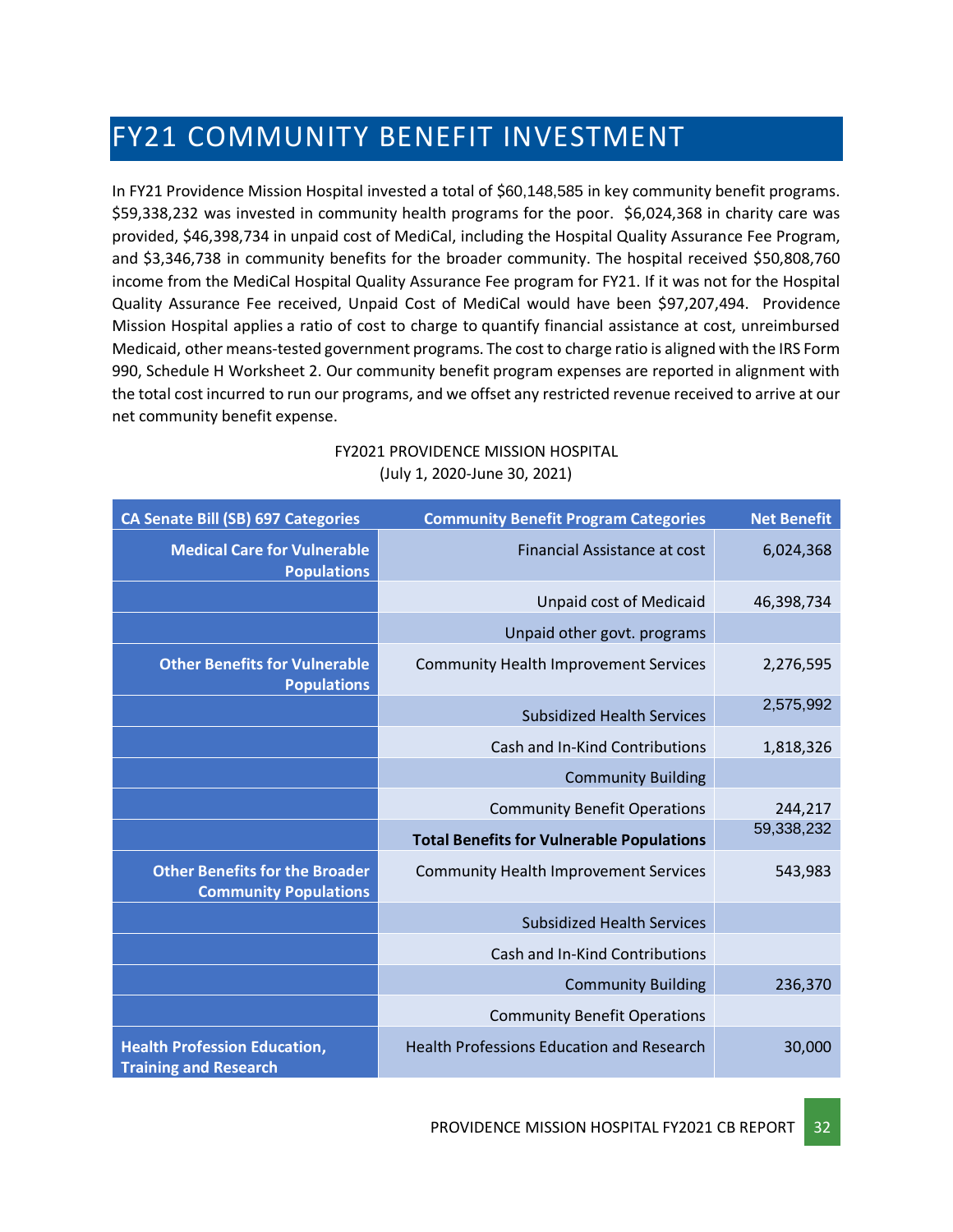|                                                                  | <b>Total Benefits for the Broader Community</b> | 810,353    |
|------------------------------------------------------------------|-------------------------------------------------|------------|
|                                                                  | <b>Total Community Benefit</b>                  | 60,148,585 |
| <b>Medical Care Services for the</b><br><b>Broader Community</b> | <b>Total Medicare shortfall</b>                 | 47,896,686 |

### <span id="page-32-0"></span>Telling Our Community Benefit Story: Non-Financial Summary of Accomplishments

In addition to the financial investments made by Providence Mission Hospital, there are non-quantifiable benefits that are provided by the organization. Going out into the community and being of service to those in need is part of the tradition of our founders and is carried out by our staff and physicians every day.

*COVID Relief Response:* This was an unprecedented year due to the COVID-19 pandemic. It required many of our programs to pivot their work to provide services virtually. Our Family Resource Centers offers food distribution drives monthly to support local families in need. Many of our staff volunteer for this program. In addition, community benefit staff time was re-directed to advocacy efforts with our local cities around eviction moratoriums and rental assistance programs. In addition, our Community Health Investment Team supported COVID vaccination clinics in South Orange County hard-to-reach neighborhoods. Our hospitals provided over 100,000 COVID vaccines to community members at hospital sites.

*Community Participation:* Our leaders serve on the Boards of Directors of many nonprofit organizations, including Camino Health Center, Friendship Shelter, Family Assistance Ministries, and the Boys & Girls Club of San Clemente. Caregivers support many special events with their time, including Service Days, Public Witness, Race for the Cure and the Heart Walk. When there is a need in the community, our staff respond with their time, expertise and financial support.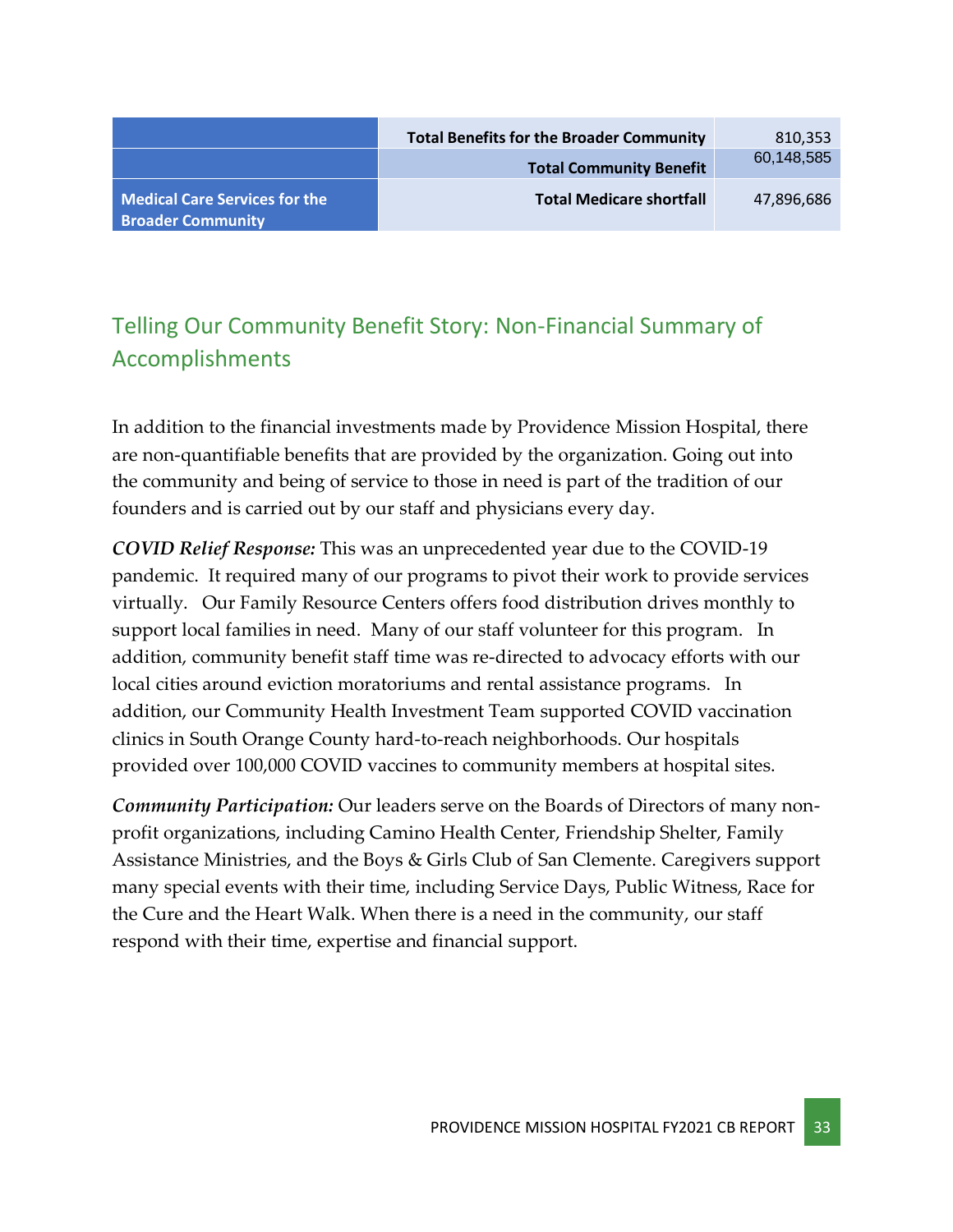*Angel Program:* Angel Program: Every year, Mission Hospital coordinates the "adoption" of families during Back to School and the holiday season. In FY20, 127 students from the community received much needed school supplies during our Backto-School Angel Program in August, and 96 families (representing 146 adults and 224 children) were generously provided with individualized gifts for the 2019 holiday season. 56 Hospital departments participated in this program, purchasing clothing and supplies, and donating gift cards for these families. We also continued close partnerships with several outside organizations who adopted families in need, including Camino Health Center; LaVine & Associates CPAs, Inc.; Mazzo Group; and Mission Heritage Medical Group.

### *St. Joseph Day Food & Clothing Drive:*

As part of our celebration of St. Joseph, our Patron Saint, Mission Hospital hosts a food and clothing drive to help local non-profits who serve the vulnerable residents in South County. While this tradition was interrupted due to the COVID-19 outbreak, our caregivers created safe protocols in March 2021 to collect donations for local pantries.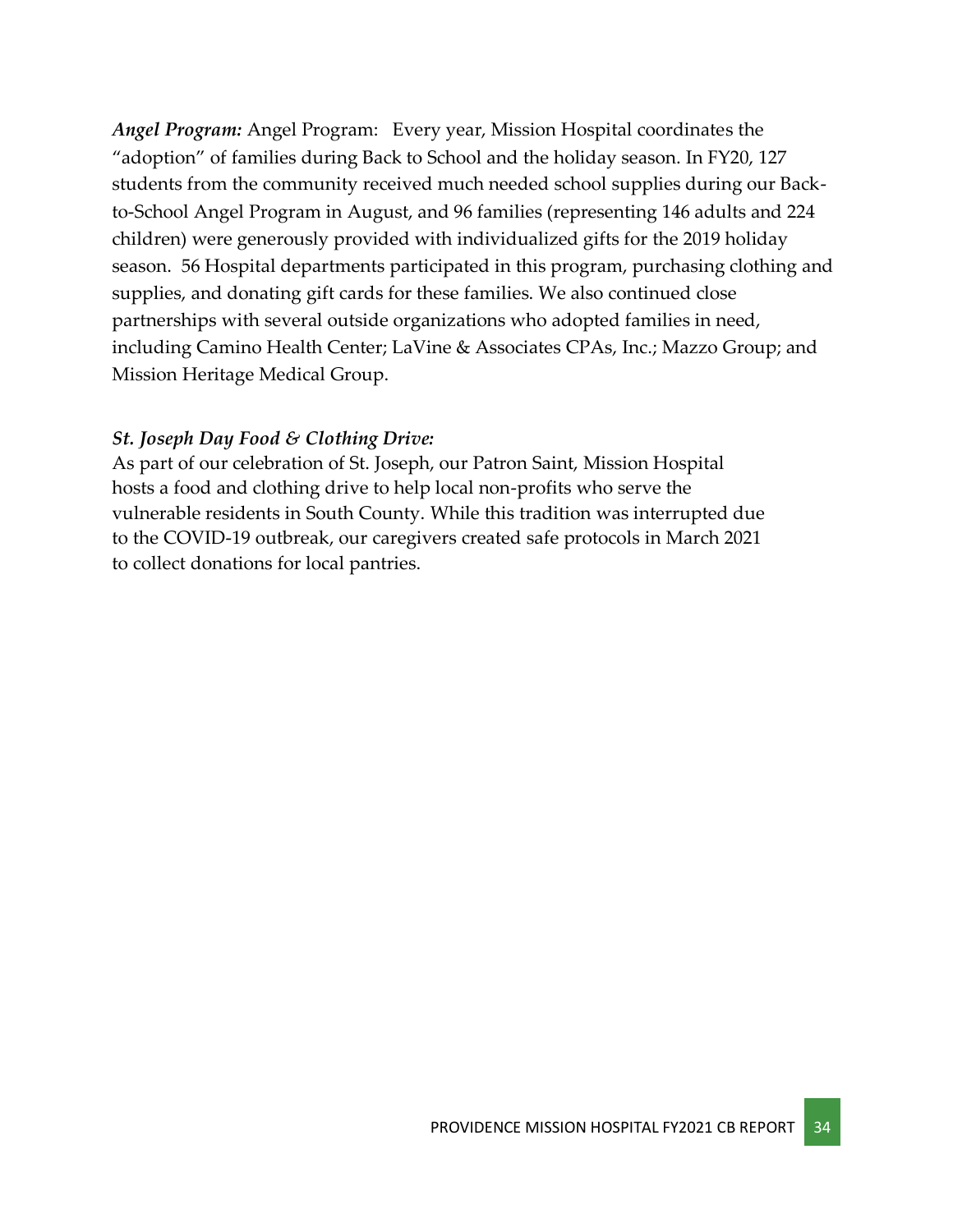# <span id="page-34-0"></span>2021 CB REPORT GOVERNANCE APPROVAL

This 2021 Community Benefit Report was adopted by the Community Health Committee of the hospital on November 9, 2021. The final report was made widely available by Nov 15, 2021.

\_\_\_\_\_\_\_\_\_\_\_\_\_\_\_\_\_\_\_\_\_\_\_\_\_\_\_\_\_\_\_\_\_\_\_\_\_\_\_\_\_\_\_\_\_\_\_\_\_\_\_\_\_\_\_\_\_\_\_\_\_\_

November 9, 2021

Marcelo Mills Date

Chair, Community Health Committee, Providence Mission Hospital

#### **Contact:**

Christy Cornwall, MPH, CHES Director, Community Health Investment – Sothern California Mission Hospital Regional Medical Center 27800 Medical Center Road Medical Office Building #3, Suite 461 Mission Viejo, CA 92691 Christy.Cornwall@stjoe.org

### **Providence**

At Providence, we use our voice to advocate for vulnerable populations and needed reforms in health care. We are also pursuing innovative ways to transform health care by keeping people healthy, and making our services more convenient, accessible and affordable for all. In an increasingly uncertain world, we are committed to high-quality, compassionate health care for everyone – regardless of coverage or ability to pay. We help people and communities benefit from the best health care model for the future – today.

Together, our 120,000 caregivers (all employees) serve in 52 hospitals, 1,085 clinics and a comprehensive range of health and social services across Alaska, California, Montana, New Mexico, Oregon, Texas and Washington.

Providence across five western states:

- [Alaska](https://www.providence.org/about/alaska)
- [Montana](https://www.providence.org/about/montana)
- [Oregon](https://www.providence.org/about/oregon)
- Northern [California](https://www.providence.org/about/northern-california)